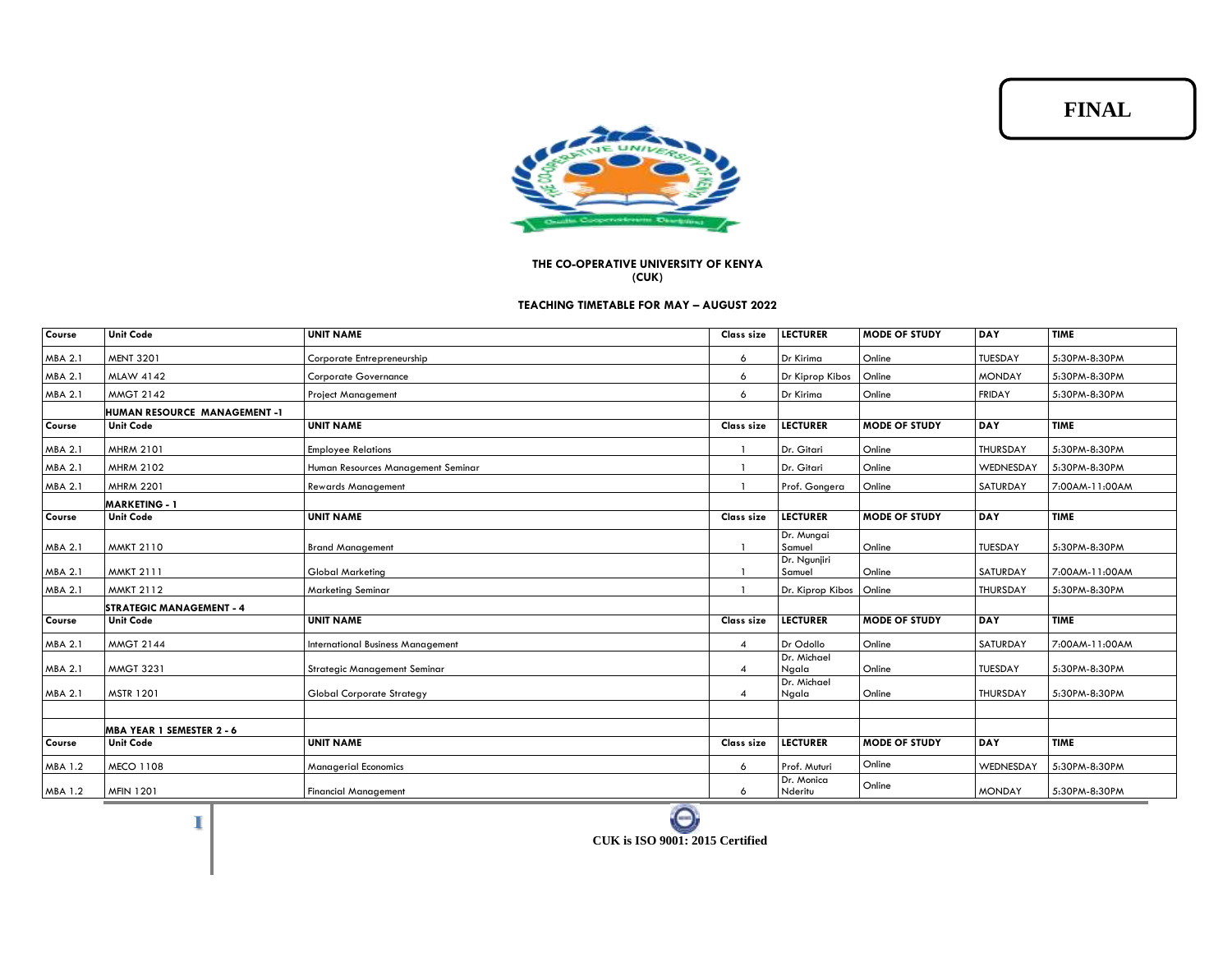| <b>MBA 1.2</b> | <b>MHRM 1107</b> | Human Resource Management                                   | 6                | Dr. Gitari                | Online               | SATURDAY       | 7:00AM-11:00AM |
|----------------|------------------|-------------------------------------------------------------|------------------|---------------------------|----------------------|----------------|----------------|
| MBA 1.2        | <b>MMGT 4139</b> | <b>Strategic Management</b>                                 | 6                | Dr. Michael<br>Ngala      | Online               | TUESDAY        | 5:30PM-8:30PM  |
|                |                  |                                                             |                  | Dr. Kamau                 | Online               |                |                |
| MBA 1.2        | <b>MPSM 1112</b> | Procurement Management                                      | 6                | Muthoni                   |                      | <b>FRIDAY</b>  | 5:30PM-8:30PM  |
| MBA 1.2        | MRES 1101        | <b>Business Research Methods</b>                            | 6                | Dr Kirima                 | Online               | THURSDAY       | 5:30PM-8:30PM  |
|                |                  |                                                             |                  |                           |                      |                |                |
| Course         | <b>Unit Code</b> | <b>UNIT NAME</b>                                            | Class size       | <b>LECTURER</b>           | <b>MODE OF STUDY</b> | <b>DAY</b>     | <b>TIME</b>    |
| <b>MCM 1.2</b> | <b>MSTA 1201</b> | <b>Business Statistics</b>                                  | $\overline{4}$   | Prof. Kihoro J. M         | Online               | TUESDAY        | 5:30PM-8:30PM  |
| <b>MCM 1.2</b> | <b>MECO 1201</b> | <b>Applied Managerial Economics</b>                         | $\overline{4}$   | Prof. Muturi              | Online               | WEDNESDAY      | 5:30PM-8:30PM  |
| <b>MCM 1.2</b> | <b>MCOB 1207</b> | <b>Co-operative Governance</b>                              | $\overline{4}$   | Dr. Gweyi M.              | Online               | THURSDAY       | 5:30PM-8:30PM  |
| <b>MCM 1.2</b> | <b>MMGT 1201</b> | <b>Strategic Management For Co-operative Societies</b>      | $\overline{4}$   | Dr. Metto W.              | Online               | <b>FRIDAY</b>  | 5:30PM-8:30PM  |
| <b>MCM 1.2</b> | <b>MMKT 1201</b> | <b>Marketing Management</b>                                 | 4                | Dr. Kiprop                | Online               | <b>MONDAY</b>  | 5:30PM-8:30PM  |
|                |                  |                                                             |                  |                           |                      |                |                |
| Course         | <b>Unit Code</b> | <b>UNIT NAME</b>                                            | Class size       | <b>LECTURER</b>           | <b>MODE OF STUDY</b> | DAY            | <b>TIME</b>    |
| <b>MCM 2.1</b> | <b>MLAW 2139</b> | <b>Business Law and Co-operative Legislation</b>            | 5                | Dr. Mungai<br>Samuel      | Online               | <b>MONDAY</b>  | 5:30PM-8:30PM  |
| <b>MCM 2.1</b> | <b>MCOB 2110</b> | Contemporary Issues In Co-operatives                        | 5                | Dr. Metto K.<br>Wilson    | Online               | <b>TUESDAY</b> | 5:30PM-8:30PM  |
| <b>MCM 2.1</b> | <b>MCOB 4330</b> | Community Organising and Society Action                     | $5\overline{5}$  | Dr Musili                 | Online               | THURSDAY       | 5:30PM-8:30PM  |
| <b>MCM 2.1</b> | <b>MCOD 2102</b> | <b>Organisational Development</b>                           | 5                | Dr. Misati Joseph         | Online               | WEDNESDAY      | 5:30PM-8:30PM  |
| <b>MCM 2.1</b> | <b>METH 4202</b> | <b>Business Ethics and Co-operative Values</b>              | 5                | Dr Musyimi<br>Scholastica | Online               | <b>FRIDAY</b>  | 5:30PM-8:30PM  |
|                |                  |                                                             |                  |                           |                      |                |                |
| Course         | <b>Unit Code</b> | <b>UNIT NAME</b>                                            | Class size       | <b>LECTURER</b>           | <b>MODE OF STUDY</b> | DAY            | <b>TIME</b>    |
| <b>MCD 1.2</b> | MSTA 5101        | <b>Social Statistics</b>                                    | $\boldsymbol{4}$ | Dr Wekesa                 | Online               | <b>MONDAY</b>  | 5:30PM-8:30PM  |
| <b>MCD 1.2</b> | MCOD 5105        | Community Organizing and Action                             | $\overline{4}$   | Dr Musili                 | Online               | <b>TUESDAY</b> | 5:30PM-8:30PM  |
| <b>MCD 1.2</b> | <b>MCOD 5106</b> | Comparative International Devolved Governance Systems       | $\overline{4}$   | Dr Mwenzwa                | Online               | THURSDAY       | 5:30PM-8:30PM  |
| <b>MCD 1.2</b> | <b>MCOD 5107</b> | Monitoring and Evaluation of Community Development Projects | $\overline{4}$   | Dr Wambu                  | Online               | WEDNESDAY      | 5:30PM-8:30PM  |
| <b>MCD 1.2</b> | <b>MENP 5101</b> | Community Entrepreneurship                                  | $\overline{4}$   | Dr. M.Otengo              | Online               | SATURDAY       | 7:00AM-11:00AM |
| <b>MCD 1.2</b> | <b>MCOD 5108</b> | <b>Seminars</b>                                             | $\overline{4}$   | Dr. Misati                | Online               | <b>FRIDAY</b>  | 5:30PM-8:30PM  |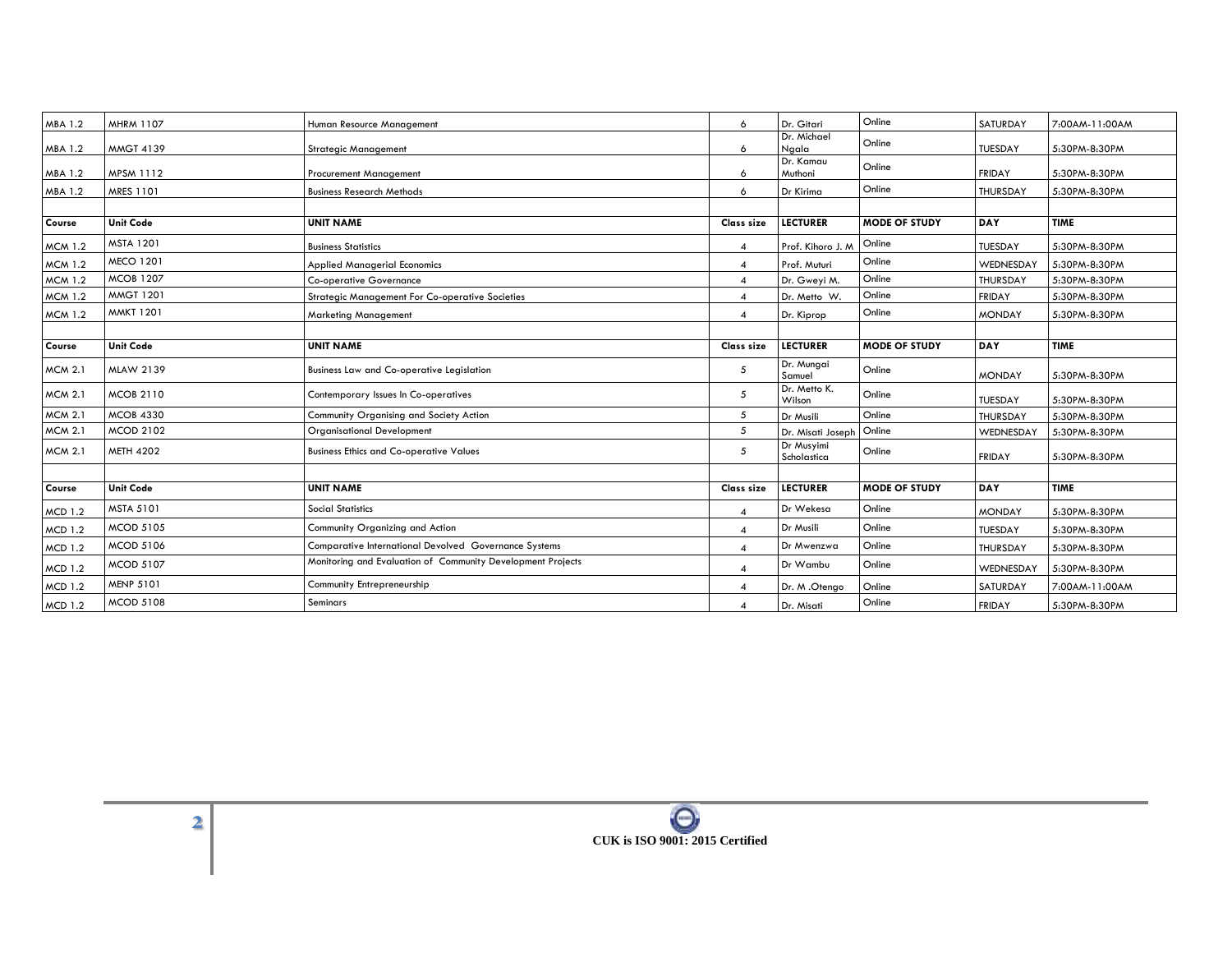| Course          | <b>Unit Code</b>   | <b>Unit Name</b>                                     | <b>Class Size</b> | Lecturer                                                                                               | <b>MODE OF STUDY</b> | <b>DAY</b>      | <b>TIME</b>    | <b>ROOM</b>          |
|-----------------|--------------------|------------------------------------------------------|-------------------|--------------------------------------------------------------------------------------------------------|----------------------|-----------------|----------------|----------------------|
| BCCD 4.2        | <b>BCRP 4202</b>   | Research Project II                                  | 68                | Dr Wambu (13); Dr Musili (13); Balongo (13); Nyangena (13); Margaret<br>Osure (13); Phinous Okoth (10) |                      | WEDNESDAY       | 3:00PM-7:00PM  |                      |
| BCCD 4.2        | <b>BCOD 4225</b>   | <b>Project Management</b>                            | 68                | James Njuguna                                                                                          | Face to Face         | WEDNESDAY       | 7:00AM-11:00AM | NB RM B              |
| <b>BCCD 4.2</b> | <b>BCOB 1104</b>   | Co-operative Education and Training                  | 68                | Dr. Metto                                                                                              | Blended              | <b>TUESDAY</b>  | 11:00AM-3:00PM | NB RM B              |
| <b>BCCD 4.2</b> | <b>BCOD 4204</b>   | <b>Community Development</b>                         | 68                | Steve Owino                                                                                            | Face to Face         | <b>TUESDAY</b>  | 7:00AM-11:00AM | NB RM B              |
| BCCD 4.2        | <b>BMGT 2105</b>   | <b>International Business Management</b>             | 68                | Dr. Kiprop Kibos                                                                                       | Face to Face         | WEDNESDAY       | 11:00AM-3:00PM | NB RM B              |
| BCCD 4.2        | <b>BMGT 2208</b>   | Small and Medium Business Management                 | 68                | Victor Ochieng                                                                                         | Blended              | <b>MONDAY</b>   | 11:00AM-3:00PM | NB RM B              |
| <b>BCCD 4.2</b> | <b>BCOD 4204</b>   | Youth and Development                                | 68                | S.G.Gitonga                                                                                            | Blended              | <b>MONDAY</b>   | 7:00AM-11:00AM | <b>NB RM B</b>       |
|                 |                    |                                                      |                   |                                                                                                        |                      |                 |                |                      |
| Course          | <b>Unit Code</b>   | <b>Unit Name</b>                                     | <b>Class Size</b> | <b>LECTURER</b>                                                                                        | <b>MODE OF STUDY</b> | DAY             | <b>TIME</b>    | <b>ROOM</b>          |
| <b>BDRM 4.2</b> | <b>BCRP 4202</b>   | <b>Research Project</b>                              | 20                | Prof Oboka (10); Dr Kingori (10)                                                                       | <b>Face to Face</b>  | WEDNESDAY       | 3:00PM-7:00PM  | <b>ACADEMIC HALL</b> |
| <b>BDRM 4.2</b> | <b>BENV 4217</b>   | <b>Environmental Assessment</b>                      | 20                | <b>Benson Nyankone</b>                                                                                 | Blended              | <b>MONDAY</b>   | 7:00AM-11:00AM | <b>ACADEMIC HALL</b> |
|                 |                    | Corporate Disaster Preparedness and Risk             |                   |                                                                                                        |                      |                 |                |                      |
| <b>BDRM 4.2</b> | <b>BDRM 4213</b>   | analysis                                             | 20                | Dr Gacheru                                                                                             | Face to Face         | <b>MONDAY</b>   | 11:00AM-3:00PM | <b>ACADEMIC HALI</b> |
| <b>BDRM 4.2</b> | <b>BDRM 4214</b>   | Simulation and Modelling in Disaster<br>Preparedness | 20                | Dr Gacheru                                                                                             | Face to Face         | WEDNESDAY       | 11:00AM-3:00PM | FF <sub>2</sub>      |
| <b>BDRM 4.2</b> | <b>BENV 4218</b>   | <b>Energy Resources and Environment</b>              | 20                | Elmah Odhiambo                                                                                         | Face to Face         | THURSDAY        | 7:00AM-11:00AM | <b>ACADEMIC HALL</b> |
| <b>BDRM 4.2</b> | <b>BENT 4202</b>   | GIS and remote sensing II                            | 20                | Dr. Calvince Othoo                                                                                     | Face to Face         | THURSDAY        | 11:00AM-3:00PM | <b>ACADEMIC HALL</b> |
| <b>BDRM 4.2</b> | <b>BDRM 4217</b>   | New and Emerging Disasters                           | 20                | Elmah Odhiambo                                                                                         | Face to Face         | THURSDAY        | 3:00PM-7:00PM  | <b>ACADEMIC HALL</b> |
| Course          | <b>Unit Code</b>   | <b>Unit Name</b>                                     | <b>Class Size</b> | <b>LECTURER</b>                                                                                        | <b>MODE OF STUDY</b> | <b>DAY</b>      | <b>TIME</b>    | <b>ROOM</b>          |
| <b>BCD 2.1</b>  | <b>BMGT 2101</b>   | Leadership and ethics                                | 15                | Victor Ochieng                                                                                         | Blended              | <b>MONDAY</b>   | 7:00AM-11:00AM |                      |
| <b>BCD 2.1</b>  | <b>BPSY 1101</b>   | Community Psychology                                 | 15                | Salome Gachina                                                                                         | Face to Face         | TUESDAY         | 7:00AM-11:00AM | GC1                  |
| <b>BCD 2.1</b>  | <b>BSOC 2103</b>   | <b>Rural Sociology</b>                               | 15                | Steve Owino                                                                                            | Face to Face         | TUESDAY         | 11:00AM-3:00PM | G1                   |
| <b>BCD 2.1</b>  | <b>BCOD 2104</b>   | <b>Business Management for Development</b>           | 15                | Nyagilo Beatrice                                                                                       | Face to Face         | <b>THURSDAY</b> | 11:00AM-3:00PM | G1                   |
| <b>BCD 2.1</b>  | <b>BDEV 2107</b>   | <b>Participatory Development Approaches</b>          | 15                | Alwanga. M                                                                                             | Blended              | THURSDAY        | 3:00PM-7:00PM  |                      |
| <b>BCD 2.1</b>  | <b>BCOD 2109</b>   | Devolved Governance systems in kenya                 | 15                | Dr E. Mwenzwa                                                                                          | Face to Face         | THURSDAY        | 7:00AM-11:00AM | G4                   |
| <b>BCD 2.1</b>  | <b>BCOD 2110</b>   | Gender and Development                               | 15                | Onyancha, R.M.                                                                                         | Blended              | <b>MONDAY</b>   | 11:00AM-3:00PM |                      |
|                 |                    |                                                      |                   |                                                                                                        |                      |                 |                |                      |
| Course          | Unit Code          | <b>Unit Name</b>                                     | <b>Class Size</b> | <b>LECTURER</b>                                                                                        | <b>MODE OF STUDY</b> | DAY             | <b>TIME</b>    | <b>ROOM</b>          |
| <b>BCD 4.2</b>  | <b>BCOD 4218</b>   | Media use in Development                             | 11                | James Njuguna                                                                                          | Face to Face         | WEDNESDAY       | 11:00AM-3:00PM | FF4                  |
| <b>BCD 4.2</b>  | <b>BCRP 4202</b>   | Research Project 2                                   | 11                | Prof Oboka (3); Dr kingori (3); Phinous Othoo (5)                                                      | Face to Face         | WEDNESDAY       | 3:00PM-7:00PM  | FF4                  |
| <b>BCD 4.2</b>  | <b>BSWE 4205</b>   | Contemporary Themes in Social Development            | 11                | G.Nyangena                                                                                             | Face to Face         | WEDNESDAY       | 7:00AM-11:00AM | FF4                  |
| <b>BCD 4.2</b>  | <b>BCOD 4219</b>   | Participatory Training for Community<br>Livelihoods  | 11                | Dr.Wambu                                                                                               | <b>Face to Face</b>  | <b>MONDAY</b>   | 11:00AM-3:00PM | FF <sub>2</sub>      |
| <b>BCD 4.2</b>  | <b>BENT 4212</b>   | Entrepreneurship Skills                              | 11                | Dr Grace Okello(BABM 2.1, BSF 4.2,)                                                                    | Face to Face         | <b>MONDAY</b>   | 7:00AM-11:00AM | <b>NB RM A</b>       |
| <b>BCD 4.2</b>  | <b>BCOD 4223</b>   | <b>Community Nutrition</b>                           | 11                | Dr. Ann Mwanai                                                                                         | Face to Face         | THURSDAY        | 11:00AM-3:00PM | FF1                  |
| <b>BCD 4.2</b>  | <b>BCOD 4224</b>   | Community Health and Sanitation                      | 11                | Dr Calvince Othoo                                                                                      | Face to Face         | THURSDAY        | 7:00AM-11:00AM | FF1                  |
|                 |                    |                                                      |                   |                                                                                                        |                      |                 |                |                      |
| Course          | <b>COURSE CODE</b> | <b>COURSE TITLE</b>                                  | Class size        | <b>LECTURER</b>                                                                                        | <b>MODE OF STUDY</b> | DAY             | <b>TIME</b>    |                      |
| <b>BENT 4.2</b> | <b>BBCU 4208</b>   | <b>Research Project II</b>                           | 26                | Edna Musyoki                                                                                           | Blended              | TUESDAY         | 11:00AM-3:00PM | FF1                  |
| <b>BENT 4.2</b> | <b>BENT 3205</b>   | <b>Business Planning</b>                             | 26                | Dr. Kirima(Combined with BSIT 4.2)                                                                     | Face to Face         | <b>MONDAY</b>   | 7:00AM-11:00AM | NB RM C              |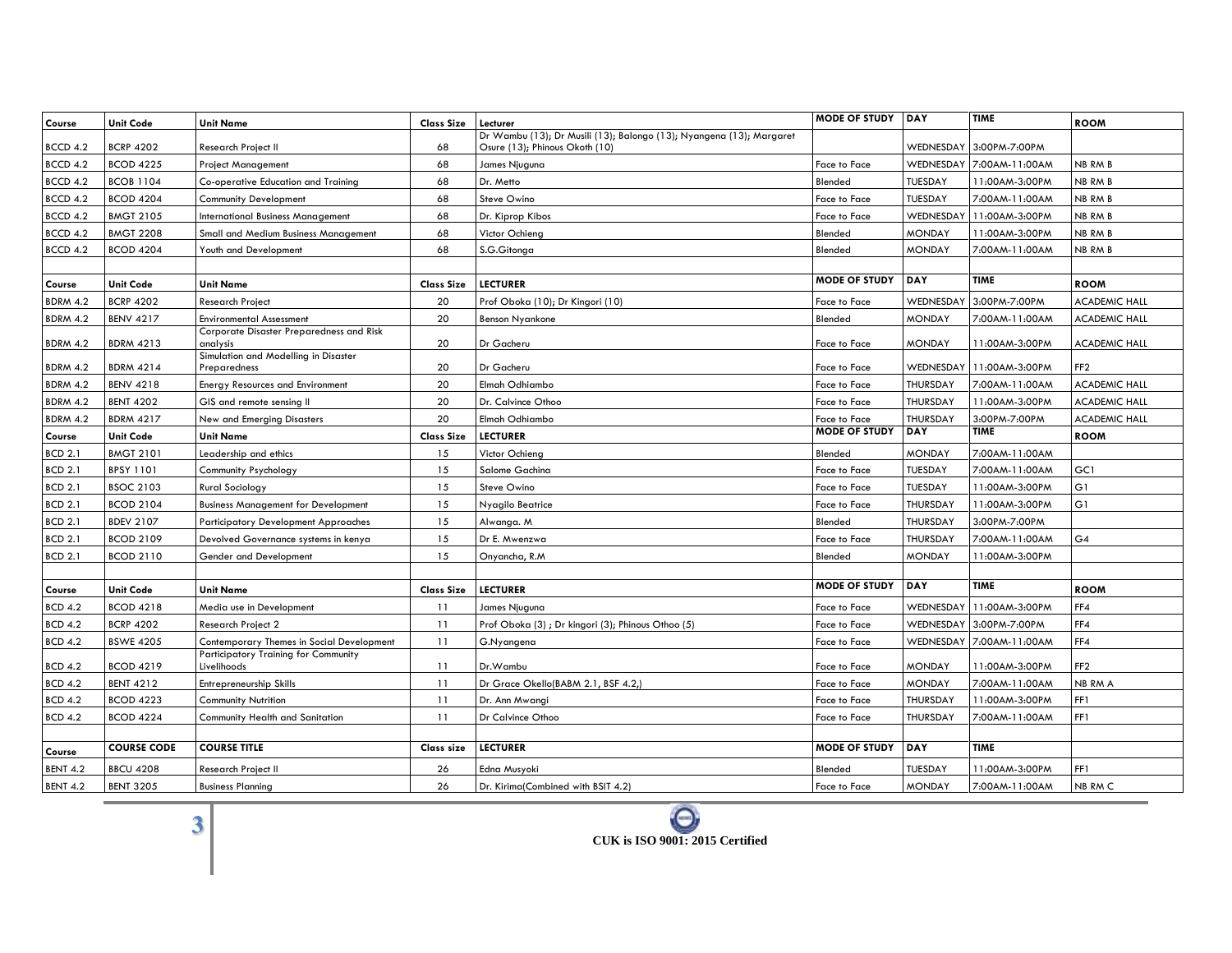| <b>BENT 4.2</b> | <b>BENT 4201</b>   | Emerging Issues in Entrepreneurship                    | 26                | Dr Grace Okello                                     | Face to Face         | <b>MONDAY</b> | 11:00AM-3:00PM           | FF1                  |
|-----------------|--------------------|--------------------------------------------------------|-------------------|-----------------------------------------------------|----------------------|---------------|--------------------------|----------------------|
| <b>BENT 4.2</b> | <b>BMGT 4222</b>   | <b>Project Management</b>                              | 26                | Victor Wambua                                       | Blended              | TUESDAY       | 7:00AM-11:00AM           | FF1                  |
| <b>BENT 4.2</b> | <b>BMGT 4226</b>   | <b>Corporate Social Responsibility</b>                 | 26                | Dr. Kiprop Kibos                                    | Face to Face         | WEDNESDAY     | 7:00AM-11:00AM           | FF1                  |
|                 |                    |                                                        |                   |                                                     |                      |               |                          |                      |
| Course          | <b>COURSE CODE</b> | <b>UNIT NAME</b>                                       | Class size        | <b>LECTURER</b>                                     | <b>MODE OF STUDY</b> | DAY           | <b>TIME</b>              | <b>ROOM</b>          |
| <b>BPSM 4.1</b> | <b>BBCU 4208</b>   | Research Project II                                    | 17                | Edna Musyoki                                        | Blended              | TUESDAY       | 11:00AM-3:00PM           | FF1                  |
| <b>BPSM 4.1</b> | <b>BPSM 4204</b>   | Ethics In Purchasing and Supplies                      | 17                | Dr. Namusonge                                       | Face to Face         | THURSDAY      | 11:00AM-3:00PM           | FF4                  |
| <b>BPSM 4.1</b> | <b>BPSM 4205</b>   | <b>Public Procurement</b>                              | 17                | Desmond Mwangi                                      | Face to Face         | WEDNESDAY     | 7:00AM-11:00AM           | FF <sub>2</sub>      |
| <b>BPSM 4.1</b> | <b>BPSM 4206</b>   | <b>Global Purchasing</b>                               | 17                | Maurice Kioko                                       | Face to Face         | <b>MONDAY</b> | 7:00AM-11:00AM           | FF1                  |
| <b>BPSM 4.1</b> | <b>BPSM 4209</b>   | Logistics in Supply Chain                              | 17                | Vanessa Dacha                                       | Face to Face         | TUESDAY       | 7:00AM-11:00AM           | FF1                  |
| <b>BPSM 4.1</b> | <b>BPSM 4214</b>   | Contemporary Supply Chain Management                   | 17                | Dr Kiriinya                                         | Face to Face         | WEDNESDAY     | 11:00AM-3:00PM           | GC4                  |
|                 |                    |                                                        |                   |                                                     |                      |               |                          |                      |
| Course          | <b>COURSE CODE</b> | <b>UNIT NAME</b>                                       | Class size        | <b>LECTURER</b>                                     | <b>MODE OF STUDY</b> | <b>DAY</b>    | <b>TIME</b>              | <b>ROOM</b>          |
| <b>BPSM 3.1</b> | <b>BCIT 2219</b>   | <b>Management Information Systems</b>                  | 26                | Peter Wairigu                                       | Face to Face         | TUESDAY       | 7:00AM-11:00AM           | FF4                  |
| BPSM 3.1        | <b>BPSM 2205</b>   | Warehousing                                            | 26                | Dr.Kamau Muthoni                                    | Face to Face         | <b>FRIDAY</b> | 3:00PM-7:00PM            | HALL 3               |
| BPSM 3.1        | <b>BPSM 3101</b>   | <b>Procurement Strategies</b>                          | 26                | Dr Kiriinya                                         | Face to Face         | WEDNESDAY     | 3:00PM-7:00PM            | FF1                  |
| <b>BPSM 3.1</b> | <b>BPSM 3104</b>   | <b>Retail and Merchandise Management</b>               | 26                | Vanessa Dacha (Combine with BCOM 3.1)               | Face to Face         | TUESDAY       | 11:00AM-3:00PM           | FF <sub>2</sub>      |
| <b>BPSM 3.1</b> | <b>BPSM 3105</b>   | Risk and Vulnerabilities in Supply Chain<br>Management | 26                | Desmond Mwangi                                      | Face to Face         | WEDNESDAY     | 11:00AM-3:00PM           | HALL 3               |
| <b>BPSM 3.1</b> | <b>BPSM 3106</b>   | Supplier Relationship Management                       | 26                | Maurice Kioko                                       | Online               | <b>FRIDAY</b> | 11:00AM-3:00PM           | <b>ZOOM</b>          |
|                 |                    |                                                        |                   |                                                     |                      |               |                          |                      |
|                 |                    |                                                        |                   |                                                     |                      |               |                          |                      |
| Course          | <b>COURSE CODE</b> | <b>UNIT NAME</b>                                       | <b>Class size</b> | <b>LECTURER</b>                                     | <b>MODE OF STUDY</b> | <b>DAY</b>    | <b>TIME</b>              | <b>ROOM</b>          |
| <b>BPSM 2.1</b> | <b>BACC 2105</b>   | <b>Cost Accounting</b>                                 | 15                | David Kieti Muthama                                 | Face to Face         | TUESDAY       | 7:00AM-11:00AM           | GC4                  |
| <b>BPSM 2.1</b> | <b>BLAW 2119</b>   | <b>Business Law</b>                                    | 15                | Priscillah Swanya (Combine with BCOM 2.1, BBIT 2.1) | Blended              | <b>MONDAY</b> | 3:00PM-7:00PM            |                      |
| <b>BPSM 2.1</b> | <b>BPSM 1203</b>   | Procurement Planning I                                 | 15                | Vanessa Dacha                                       | Blended              | <b>MONDAY</b> | 11:00AM-3:00PM           |                      |
| <b>BPSM 2.1</b> | <b>BPSM 2105</b>   | <b>Finance For Procurement</b>                         | 15                | John Gachenga                                       | Face to Face         | TUESDAY       | 11:00AM-3:00PM           | G1                   |
| <b>BPSM 2.1</b> | <b>BPSM 3102</b>   | <b>Stores Management And Stock Control</b>             | 15                | Maurice Kioko (Combine with BCOM 3.1)               | Face to Face         | THURSDASY     | 3:00PM-7:00PM            | FF1                  |
| <b>BPSM 2.1</b> | <b>BPSM 3206</b>   | Supplies and Materials Management II                   | 15                | Vanessa Dacha                                       | Blended              | TUESDAY       | 3:00PM-7:00PM            |                      |
|                 |                    |                                                        |                   |                                                     |                      |               |                          |                      |
| Course          | <b>COURSE CODE</b> | <b>UNIT NAME</b>                                       | Class size        | <b>LECTURER</b>                                     | <b>MODE OF STUDY</b> | <b>DAY</b>    | TIME                     | <b>ROOM</b>          |
| <b>BPSM 2.2</b> | <b>BMKT 1215</b>   | Principles of Marketing                                | 27                | Lyn Chief (Combine with BCOM 2.1)                   | Face to Face         | WEDNESDAY     | 7:00AM-11:00AM           | HALL 3               |
| <b>BPSM 2.2</b> | <b>BPSM 2208</b>   | <b>Procurement Audit</b>                               | 27                | Desmond Mwangi                                      | Face to Face         |               | WEDNESDAY 3:00PM-7:00PM  | HALL 3               |
| <b>BPSM 2.2</b> | <b>BPSM 2209</b>   | Risk Management in Supply Chain Management             | 27                | Dr.Kamau Muthoni                                    | Face to Face         | <b>FRIDAY</b> | 11:00AM-3:00PM           | HALL 3               |
| <b>BPSM 2.2</b> | <b>BPSM 2210</b>   | Procurement of Consultancy Services                    | 27                | Dr kirima                                           | Face to Face         | <b>MONDAY</b> | 3:00PM-7:00PM            | HALL 3               |
| <b>BPSM 2.2</b> | <b>BPSY 2201</b>   | Organizational Behaviour                               | 27                | Owen Mbogo                                          | Face to Face         | WEDNESDAY     | 11:00AM-3:00PM           | FF1                  |
| <b>BPSM 2.2</b> | <b>BSTA 1222</b>   | <b>Business Statistics</b>                             | 27                | Gideon Kipngetich                                   | Face to Face         | THURSDAY      | 7:00AM-11:00AM           | FF <sub>2</sub>      |
|                 |                    |                                                        |                   |                                                     |                      |               |                          |                      |
| Course          | <b>COURSE CODE</b> | <b>UNIT NAME</b>                                       | Class size        | <b>LECTURER</b>                                     | <b>MODE OF STUDY</b> | <b>DAY</b>    | <b>TIME</b>              | <b>ROOM</b>          |
| BHRM 3.1        | <b>BECO 4107</b>   | Labour Economics                                       | 16                | Muthama                                             | Face to Face         |               | WEDNESDAY 7:00AM-11:00AM | <b>ACADEMIC HALL</b> |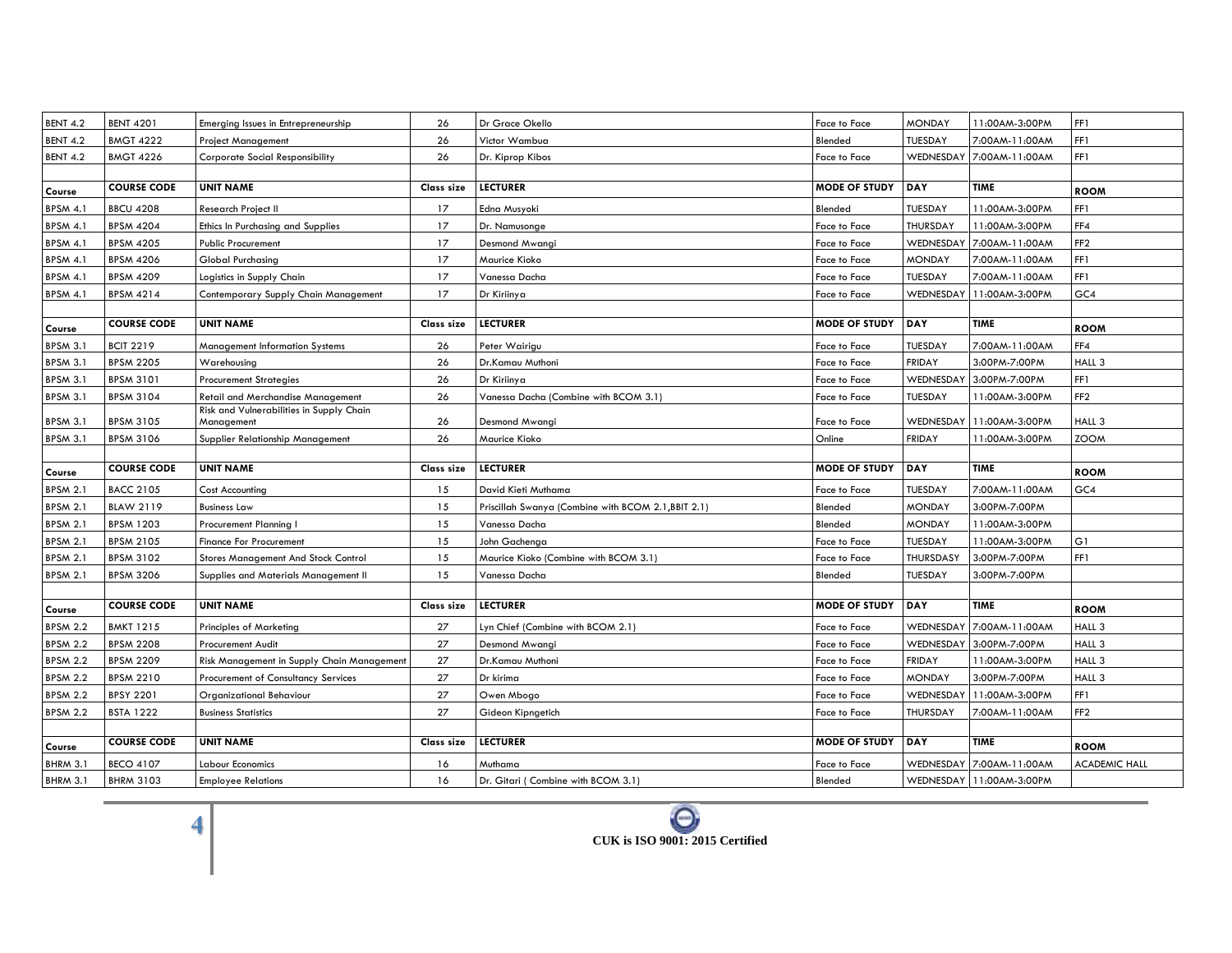| BHRM 3.1            | <b>BHRM 3105</b>   | Corporate Governance in HRM                        | 16         | Prof. Gongera                                               | Face to Face         | TUESDAY          | 3:00PM-7:00PM            | HALL 3               |
|---------------------|--------------------|----------------------------------------------------|------------|-------------------------------------------------------------|----------------------|------------------|--------------------------|----------------------|
| BHRM 3.1            | <b>BHRM 3207</b>   | <b>Reward Management</b>                           | 16         | Rita Oduk                                                   | Face to Face         | THURSDAY         | 11:00AM-3:00PM           | FF4                  |
| BHRM 3.1            | <b>BHRM 4236</b>   | <b>Employee Resourcing</b>                         | 16         | Prof. Gongera                                               | Face to Face         | TUESDAY          | 7:00AM-11:00AM           | HALL 3               |
| BHRM 3.1            | BPSY 4213          | Industrial Psychology                              | 16         | D. Okwisa                                                   | Face to Face         | WEDNESDAY        | 3:00PM-7:00PM            | NB RM D              |
|                     |                    |                                                    |            |                                                             |                      |                  |                          |                      |
| Course              | <b>COURSE CODE</b> | <b>UNIT NAME</b>                                   | Class size | <b>LECTURER</b>                                             | <b>MODE OF STUDY</b> | <b>DAY</b>       | <b>TIME</b>              | <b>ROOM</b>          |
| <b>BCOB 2.1</b>     | <b>BACC 2105</b>   | Cost Accounting 1                                  | 19         | David Riitho Gathanju                                       | Face to Face         | THURSDAY         | 3:00PM-7:00PM            | FF4                  |
| BCOB 2.1            | <b>BMAT 2105</b>   | <b>Management Mathematics II</b>                   | 19         | Collins Kipkorir (Combine with BCOM 2.1, BSF 2.1, BBIT 2.1) | Face to Face         | WEDNESDAY        | 11:00AM-3:00PM           | NB RM C              |
| <b>BCOB 2.1</b>     | <b>BACC 2101</b>   | Intermediate Accounting I                          | 19         | Chris Jared Odondi                                          | Face to Face         | <b>FRIDAY</b>    | 7:00AM-11:00AM           | NB RM C              |
| <b>BCOB 2.1</b>     | <b>BSTA 2124</b>   | <b>Business Statistics II</b>                      | 19         | Tabitha Wambui (Combine with BCOM 2.2, BSF 2.2)             | Face to Face         | <b>FRIDAY</b>    | 11:00AM-3:00PM           | NB RM C              |
| BCOB 2.1            | <b>BCOB 1203</b>   | Computer applications to Co-operatives             | 19         | Teresa Wanjiku                                              | Face to Face         | WEDNESDAY        | 3:00PM-7:00PM            | Computer LAB         |
| <b>BCOB 2.1</b>     | <b>BECO 2118</b>   | Intermediate microeconomics                        | 19         | Peter Ongeso (Combine with BCOM 2.1, BSF 2.1)               | Face to Face         | <b>FRIDAY</b>    | 3:00PM-7:00PM            | NB RM B              |
| <b>BCOB 2.1</b>     | <b>BUCU 1103</b>   | Development Studies and Social Ethics              | 19         | <b>Bolongo Caleb</b>                                        | Blended              | <b>MONDAY</b>    | 11:00AM-3:00PM           |                      |
| <b>BCOB 2.1</b>     | <b>BBAN 1103</b>   | Principles of Banking                              | 19         | Weru Mwangi                                                 | Blended              | <b>MONDAY</b>    | 7:00AM-11:00AM           |                      |
| Course              | <b>COURSE CODE</b> | <b>UNIT NAME</b>                                   | Class size | <b>LECTURER</b>                                             | <b>MODE OF STUDY</b> | DAY              | <b>TIME</b>              | <b>ROOM</b>          |
| BCOB <sub>2.2</sub> | <b>BCLW -2203</b>  | <b>Business Law II</b>                             | 15         | Ann Mbugua (Combine with BscF 2.1)                          | Blended              | WEDNESDA'        | 7:00AM-11:00AM           |                      |
| BCOB <sub>2.2</sub> | <b>BCLW -2204</b>  | Company Law                                        | 15         | Priscillah Swanya                                           | Blended              | <b>MONDAY</b>    | 7:00AM-11:00AM           |                      |
| BCOB <sub>2.2</sub> | <b>BACC-2203</b>   | Intermediate Accounting II                         | 15         | P. Ndwiga                                                   | Face to Face         | TUESDAY          | 7:00AM-11:00AM           | NB RM D              |
| BCOB <sub>2.2</sub> | BCOB-2114          | <b>Networking Strategies</b>                       | 15         | Victor Ochieng                                              | Blended              | TUESDAY          | 3:00PM-7:00PM            |                      |
| <b>BCOB 2.2</b>     | <b>BECO-2223</b>   | Intermediate Macro-economics                       | 15         | Mbaye(Combined with BCOM2.2,BSF 2.2)                        | Blended              | TUESDAY          | 11:00AM-3:00PM           |                      |
| <b>BCOB 2.2</b>     | <b>BCOB-2202</b>   | Principles and Practice of Co-operative<br>Banking | 15         | Monica Chepkirui                                            | Face to Face         | WEDNESDAY        | 11:00AM-3:00PM           | G1                   |
| BCOB <sub>2.2</sub> | <b>BCOB-2204</b>   | <b>Supplies Management for Co-operatives</b>       | 15         | Mary Mbugua                                                 | Blended              | <b>MONDAY</b>    | 11:00AM-3:00PM           |                      |
| <b>BCOB 2.2</b>     | BPSY-2201          | Organisational Behaviour                           | 15         | D. Okwisa                                                   | Blended              | <b>FRIDAY</b>    | 11:00AM-3:00PM           |                      |
| Course              | <b>COURSE CODE</b> | <b>UNIT NAME</b>                                   | Class size | <b>LECTURER</b>                                             | <b>MODE OF STUDY</b> | DAY              | TIME                     | <b>ROOM</b>          |
| BCOB 3.1            | <b>BCOB 3104</b>   | Co-operative Education and Training                | 33         | Chepkirui Monica                                            | Blended              | <b>MONDAY</b>    | 7:00AM-11:00AM           |                      |
| BCOB 3.1            | <b>BCOB 3102</b>   | Co-operative Auditing I                            | 33         | Victor Wambua                                               | Blended              | <b>MONDAY</b>    | 11:00AM-3:00PM           | NB RM D              |
| BCOB 3.1            | <b>BACC 2202</b>   | <b>Taxation I</b>                                  | 33         | Dr. Justus Maina                                            | Face to Face         | TUESDAY          | 7:00AM-11:00AM           | <b>ACADEMIC HALL</b> |
| BCOB 3.1            | <b>BMGT 3102</b>   | <b>Business Policy and Strategic Planning</b>      | 33         | Victor Ochieng (Combine with BCOB 3.2)                      | Blended              | <b>MONDAY</b>    | 3:00PM-7:00PM            | NB RM D              |
| BCOB 3.1            | <b>BSOC 1101</b>   | Introduction to Sociology                          | 33         | S.G.Gitonga (Combine with BCOM 3.1)                         | Blended              | THURSDAY         | 7:00AM-11:00AM           |                      |
|                     |                    | <b>H.R OPTION</b>                                  |            |                                                             |                      |                  |                          |                      |
| Course              | <b>COURSE CODE</b> | <b>UNIT NAME</b>                                   | Class size | <b>LECTURER</b>                                             | <b>MODE OF STUDY</b> | <b>DAY</b>       | <b>TIME</b>              |                      |
| <b>BCOB 3.1</b>     | <b>BHRM 3102</b>   | Procurement of Human Resources                     | 9          | Prof .Gongera( Combine with BCOM 3.1)                       | Blended              | THURSDAY         | 3:00PM-7:00PM            |                      |
| <b>BCOB 3.1</b>     | <b>BHRM 3103</b>   | Human Resource Development                         | 9          | Prof .Gongera( Combine with BCOM 3.1)                       | Blended              | TUESDAY          | 11:00AM-3:00PM           |                      |
| <b>BCOB 3.1</b>     | <b>BHRM 3104</b>   | <b>Employee Relations</b>                          | 9          | Dr. Gitari (Combine with BHRM 3.1, BCOM 3.1)                | Blended              | <b>WEDNESDAY</b> | 11:00AM-3:00PM           |                      |
|                     |                    | (Finance Option)                                   |            |                                                             |                      |                  |                          |                      |
| Course              | <b>COURSE CODE</b> | <b>UNIT NAME</b>                                   | Class size | <b>LECTURER</b>                                             | MODE OF STUDY        | DAY              | <b>TIME</b>              | <b>ROOM</b>          |
| <b>BCOB 3.1</b>     | <b>BFIN 4202</b>   | <b>Financial Risk Management</b>                   | 24         | P. Ndwiga                                                   | Face to Face         | TUESDAY          | 11:00AM-3:00PM           |                      |
| BCOB 3.1            | <b>BECO 2204</b>   | Monetary Theory and Practice                       | 24         | Ken Okeyo (Combine with BCOB 4.2)                           | Face to Face         | WEDNESDAY        | 11:00AM-3:00PM           | <b>NORDIC HALL</b>   |
| BCOB 3.1            | <b>BFIN 3204</b>   | <b>Financial Institutions and Markets</b>          | 24         | Kenneth Mwangi - (Combine with BSF 2.2,BCOM 3.1)            | Face to Face         |                  | WEDNESDAY 7:00AM-11:00AM | NB RM C              |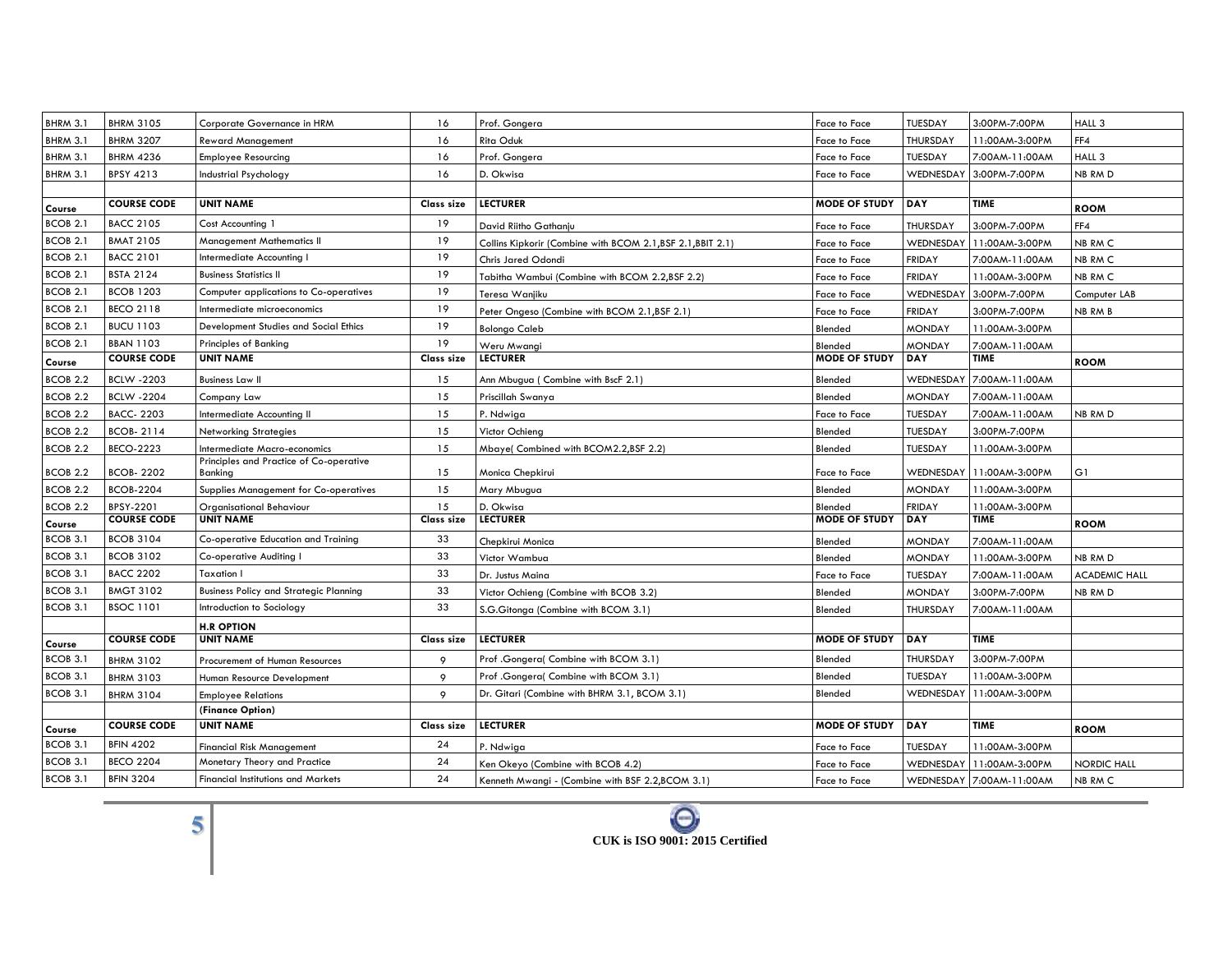| Course          | <b>COURSE CODE</b> | <b>UNIT NAME</b>                                  | <b>Class size</b> | <b>LECTURER</b>                        | <b>MODE OF STUDY DAY</b> |                  | <b>TIME</b>    | <b>ROOM</b>          |
|-----------------|--------------------|---------------------------------------------------|-------------------|----------------------------------------|--------------------------|------------------|----------------|----------------------|
| BCOB 3.2        | <b>BFIN 3108</b>   | <b>Financial Management II</b>                    | 12                | Dr. Moses Gweyi                        | Face to Face             | <b>MONDAY</b>    | 11:00AM-3:00PM |                      |
| <b>BCOB 3.2</b> | <b>BCOB 3207</b>   | Co-operative Management Information Systems       | 12                | Wachira David                          | Blended                  | WEDNESDAY        | 7:00AM-11:00AM |                      |
| <b>BCOB 3.2</b> | <b>BCOB 3208</b>   | Principles of Co-operative Insurance              | 12                | Mary Mbugua                            | Blended                  | TUESDAY          | 7:00AM-11:00AM |                      |
| BCOB 3.2        | <b>BMGT 1102</b>   | <b>Business Policy and Strategic Planning</b>     | 12                | Victor Ochieng (Combine with BCOB 3.1) | Blended                  | <b>MONDAY</b>    | 3:00PM-7:00PM  | NB RM D              |
| <b>BCOB 3.2</b> | <b>BCLW 4106</b>   | <b>Constitution and Governance</b>                | 12                | Victor Wambua                          | Blended                  | <b>MONDAY</b>    | 7:00AM-11:00AM | <b>ACADEMIC HALL</b> |
|                 |                    | <b>Finance Option</b>                             |                   |                                        |                          |                  |                |                      |
| Course          | <b>COURSE CODE</b> | <b>UNIT NAME</b>                                  | Class size        | <b>LECTURER</b>                        | <b>MODE OF STUDY</b>     | DAY              | <b>TIME</b>    | <b>ROOM</b>          |
| BCOB 3.2        | <b>BFIN 3201</b>   | <b>Financial Statement Analysis</b>               | 12                | Kenneth Mwangi (Combine with BCOM 4.2) | Face to Face             | <b>WEDNESDAY</b> | 11:00AM-3:00PM | NB RM A              |
| <b>BCOB 3.2</b> | <b>BFIN 3204</b>   | Financial Management in Public Sector             | 12                | John Gachenga                          | Face to Face             | <b>THURSDAY</b>  | 11:00AM-3:00PM | HALL 3               |
| BCOB 3.2        | <b>BFIN 4202</b>   | <b>Financial Risk Management</b>                  | 12                | Evans Nyakundi                         | Face to Face             | THURSDAY         | 7:00AM-11:00AM | NB RM A              |
| Course          | <b>COURSE CODE</b> | <b>UNIT NAME</b>                                  | Class size        | <b>LECTURER</b>                        | <b>MODE OF STUDY</b>     | DAY              | <b>TIME</b>    | <b>ROOM</b>          |
| BCOB 4.2        | <b>BETH 3106</b>   | <b>Business and Social Ethics</b>                 | 85                | Kamamia James                          | Face to Face             | <b>WEDNESDAY</b> | 7:00AM-11:00AM | NB RM A              |
| <b>BCOB 4.2</b> | <b>BMGT 4222</b>   | <b>Project Management</b>                         | 85                | Emmy Rotich                            | Blended                  | TUESDAY          | 11:00AM-3:00PM |                      |
| BCOB 4.2        | <b>BCCU 4203</b>   | <b>Research Project</b>                           | 13                | Victor Wambua                          | Blended                  | THURSDAY         | 11:00AM-3:00PM |                      |
| BCOB 4.2        | <b>BCCU 4203</b>   | Research Project                                  | 13                | Mary Mbugua                            | Blended                  | THURSDAY         | 11:00AM-3:00PM |                      |
| BCOB 4.2        | <b>BCCU 4203</b>   | Research Project                                  | 13                | Monica Chepkirui                       | Blended                  | THURSDAY         | 11:00AM-3:00PM |                      |
| <b>BCOB 4.2</b> | <b>BCCU 4203</b>   | Research Project                                  | 13                | Enock Mosongo                          | Blended                  | WEDNESDAY        | 3:00PM-7:00PM  |                      |
| BCOB 4.2        | <b>BCCU 4203</b>   | <b>Research Project</b>                           | 13                | Victor Ochieng                         | Blended                  | THURSDAY         | 11:00AM-3:00PM |                      |
| <b>BCOB 4.2</b> | <b>BCCU 4203</b>   | <b>Research Project</b>                           | 13                | Mburu M.Z.                             | Blended                  | <b>MONDAY</b>    | 7:00AM-11:00AM |                      |
|                 |                    |                                                   |                   |                                        |                          |                  |                |                      |
|                 |                    | <b>Finance Option</b>                             |                   |                                        |                          |                  |                |                      |
| Course          | <b>COURSE CODE</b> | <b>UNIT NAME</b>                                  | Class size        | <b>LECTURER</b>                        | <b>MODE OF STUDY</b>     | DAY              | <b>TIME</b>    | <b>ROOM</b>          |
| BCOB 4.2        | <b>BFIN 3104</b>   | <b>Financial Institutions and Markets</b>         | 63                | Chris Jared Odondi                     | Face to Face             | <b>FRIDAY</b>    | 3:00PM-7:00PM  | NB RM C              |
| <b>BCOB 4.2</b> | <b>BECO 3204</b>   | Monetary Theory and Practice                      | 63                | Ken Okeyo (Combine with bcob 3.1)      | Face to Face             | WEDNESDAY        | 11:00AM-3:00PM | <b>NORDIC HALL</b>   |
| <b>BCOB 4.2</b> | <b>BFIN 3207</b>   | Portfolio and Investment Analysis                 | 63                | Andrew Ndambiri                        | Face to Face             | <b>TUESDAY</b>   | 7:00AM-11:00AM | <b>NORDIC HALL</b>   |
| <b>BCOB 4.2</b> | <b>BFIN 4208</b>   | <b>Issues in Financial Management</b>             | 63                | Kenneth Mwangi                         | Blended                  | <b>WEDNESDAY</b> | 3:00PM-7:00PM  |                      |
| <b>BCOB 4.2</b> | <b>BFIN 4202</b>   | <b>Financial Risk Management</b>                  | 63                | Evans Nyakundi                         | Face to Face             | THURSDAY         | 7:00AM-11:00AM | NB RM A              |
|                 |                    |                                                   |                   |                                        |                          |                  |                |                      |
|                 |                    | <b>Microfinance Option</b>                        |                   |                                        |                          |                  |                |                      |
| Course          | <b>COURSE CODE</b> | <b>UNIT NAME</b>                                  | Class size        | <b>LECTURER</b>                        | <b>MODE OF STUDY</b>     | DAY              | <b>TIME</b>    | <b>ROOM</b>          |
| BCOB 4.2        | <b>BMFI 4208</b>   | Microfinance Performance Management               | 22                | James Kamamia                          | Blended                  | <b>TUESDAY</b>   | 3:00PM-7:00PM  |                      |
| <b>BCOB 4.2</b> | <b>BMFI 4107</b>   | Product Development in Micro-Finance              | 22                | Enock Mosongo                          | Blended                  | THURSDAY         | 3:00PM-7:00PM  |                      |
| <b>BCOB 4.2</b> | <b>BBAN 3101</b>   | <b>Banking Practice</b>                           | 22                | Enock Mosongo                          | Blended                  | THURSDAY         | 7:00AM-11:00AM |                      |
| <b>BCOB 4.2</b> | <b>BMFI 4209</b>   | Customer Relationship Management                  | 22                | Molly Onyango                          | Blended                  | <b>MONDAY</b>    | 11:00AM-3:00PM |                      |
| BCOB 4.2        | <b>BMFI 4210</b>   | Contemporary issues in Microfinance               | 22                | Dr. Bancy Wawira                       | Blended                  | <b>MONDAY</b>    | 3:00PM-7:00PM  |                      |
| Course          | <b>COURSE CODE</b> | <b>UNIT NAME</b>                                  | Class size        | <b>LECTURER</b>                        | <b>MODE OF STUDY</b>     | DAY              | <b>TIME</b>    | <b>ROOM</b>          |
| BABM 3.2        | <b>BAFS 4127</b>   | Agribusiness Development programs and<br>projects | 5                 | Dr.Scholastica Musyimi                 | Face to Face             | <b>FRIDAY</b>    | 7:00AM-11:00AM | FF <sub>2</sub>      |
| BABM 3.2        | <b>BAFS 4129</b>   | <b>Strategic Agribusiness Management</b>          | 5                 | Dr. Lucy Ngare                         | Blended                  | TUESDAY          | 11:00AM-3:00PM |                      |
|                 |                    |                                                   |                   |                                        |                          |                  |                |                      |

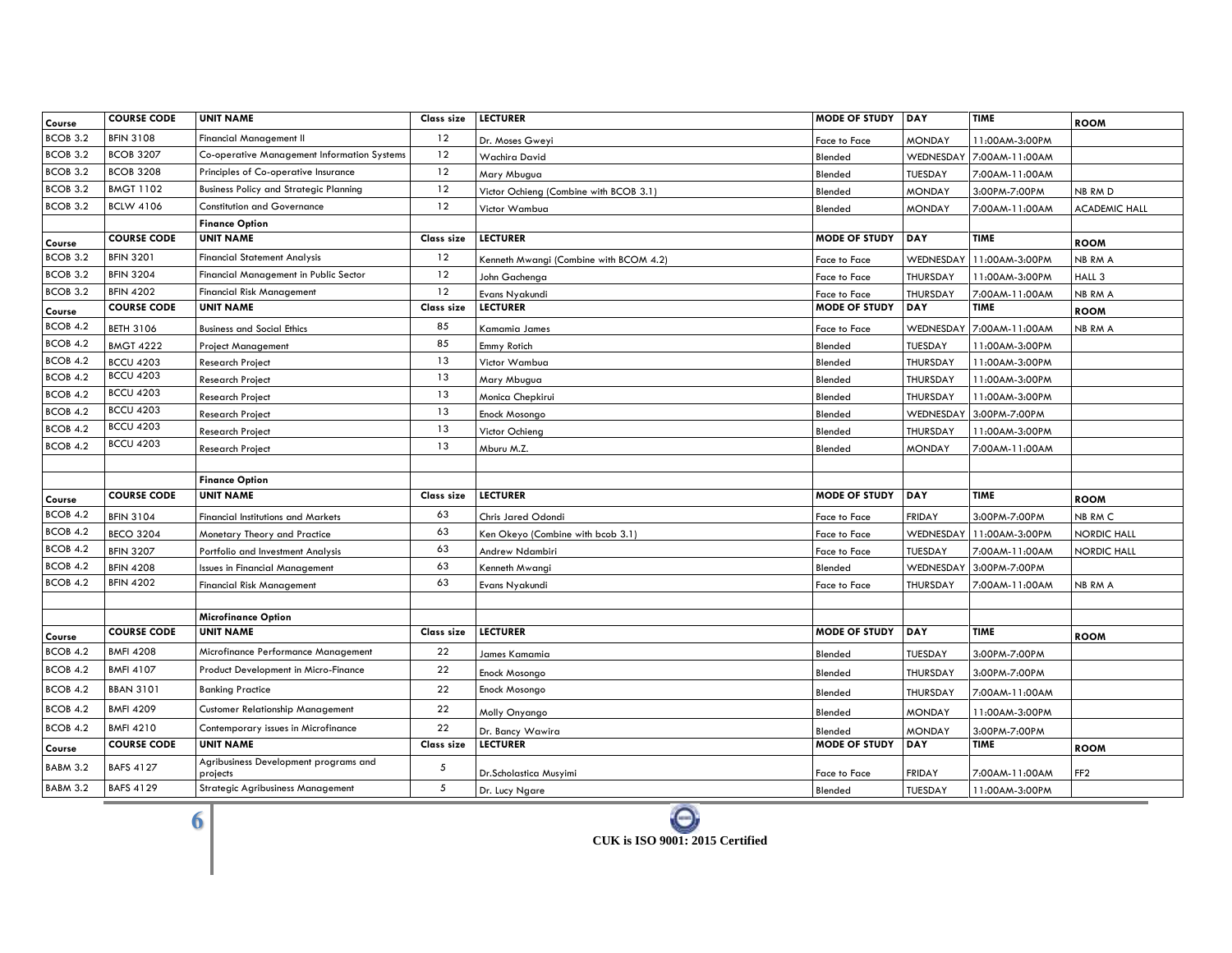| <b>BABM 3.2</b> | <b>BAFS 3225</b>   | <b>Managerial Economics</b>              | 5          | Prof. Muturi                                    | Blended              | THURSDAY         | 7:00AM-11:00AM |                 |
|-----------------|--------------------|------------------------------------------|------------|-------------------------------------------------|----------------------|------------------|----------------|-----------------|
| BABM 3.2        | <b>BAFS 4128</b>   | <b>Taxation in Agribusiness</b>          | 5          | Mburu M.Z                                       | Face to Face         | <b>MONDAY</b>    | 11:00AM-3:00PM | GC1             |
| BABM 3.2        | <b>BAFS 4130</b>   | Farm Management Technology               | 5          | Kamamia James                                   | Face to Face         | <b>TUESDAY</b>   | 3:00PM-7:00PM  | FF <sub>2</sub> |
| <b>BABM 3.2</b> | <b>BUCU 2206</b>   | Research Methods                         | 5          | Dr. Samuel Ngunjiri                             | Blended              | <b>MONDAY</b>    | 7:00AM-11:00AM | GC1             |
|                 |                    |                                          |            |                                                 |                      |                  |                |                 |
| Course          | <b>COURSE CODE</b> | <b>UNIT NAME</b>                         | Class size | <b>LECTURER</b>                                 | <b>MODE OF STUDY</b> | <b>DAY</b>       | <b>TIME</b>    | <b>ROOM</b>     |
| <b>BCOM 2.2</b> | <b>BACC 2206</b>   | Intermediate Accounting II               | 15         | Johnson Munene - Combine with BScF 2.2          | Face to Face         | <b>FRIDAY</b>    | 7:00AM-11:00AM | NB RM B         |
| BCOM 2.2        | <b>BSTA 2202</b>   | <b>Business Statistics II</b>            | 15         | Tabitha Wambui (Combine with BCOB 2.1, BSF 2.2) | Face to Face         | <b>FRIDAY</b>    | 11:00AM-3:00PM | NB RM C         |
| <b>BCOM 2.2</b> | <b>BACC 2207</b>   | Introduction to Taxation                 | 15         | P. Kanyi                                        | Face to Face         | <b>MONDAY</b>    | 7:00AM-11:00AM | FF <sub>2</sub> |
| BCOM 2.2        | <b>BFIN 2202</b>   | <b>Risk Management</b>                   | 15         | P. Ndwiga                                       | Blended              | WEDNESDAY        | 11:00AM-3:00PM |                 |
| BCOM 2.2        | <b>BECO 2204</b>   | <b>Intermediate Macroeconomics</b>       | 15         | Mbaye(combined with BSCF 2.2,BCOB 2.2)          | Blended              | TUESDAY          | 11:00AM-3:00PM |                 |
| BCOM 2.2        | <b>BPSM 2201</b>   | Principles of Purchasing and Supplies    | 15         | Desmond Mwangi                                  | Blended              | THURSDAY         | 11:00AM-3:00PM |                 |
| BCOM 2.2        | <b>BHRM 2201</b>   | Human Resource Management                | 15         | Dr. Gitari                                      | Blended              | <b>WEDNESDA</b>  | 7:00AM-11:00AM |                 |
| BCOM 2.2        | <b>BMFI 2201</b>   | <b>Banking and Microfinance</b>          | 15         | Weru Mwangi                                     | Blended              | <b>MONDAY</b>    | 11:00AM-3:00PM |                 |
| BCOM 2.2        | <b>BMKT 1215</b>   | <b>Principles of Marketing</b>           | 15         | Sylvia Gioko                                    | Blended              | THURSDAY         | 7:00AM-11:00AM |                 |
|                 |                    |                                          |            |                                                 |                      |                  |                |                 |
| Course          | <b>COURSE CODE</b> | <b>UNIT NAME</b>                         | Class size | <b>LECTURER</b>                                 | <b>MODE OF STUDY</b> | <b>DAY</b>       | <b>TIME</b>    | <b>ROOM</b>     |
| BCOM 3.1        | <b>BADM 3106</b>   | <b>Strategic Management</b>              | 35         | Victor Wambua (Combined with BSF 4.2)           | Blended              | <b>MONDAY</b>    | 3:00PM-7:00PM  |                 |
| BCOM 3.1        | <b>BSTA 3107</b>   | <b>Operations Research</b>               | 35         | Obuya Joseph                                    | Blended              | <b>WEDNESDAY</b> | 7:00AM-11:00AM |                 |
| BCOM 3.1        | <b>HCOB 2501</b>   | Sociology                                | 35         | S.G.Gitonga (Combine with BCOB 3.1)             | Blended              | THURSDAY         | 7:00AM-11:00AM |                 |
|                 |                    | <b>PURCHASING OPTION</b>                 |            |                                                 |                      |                  |                |                 |
|                 |                    | Semester I                               |            |                                                 |                      |                  |                |                 |
| Course          | <b>COURSE CODE</b> | <b>UNIT NAME</b>                         |            |                                                 | <b>MODE OF STUDY</b> | <b>DAY</b>       | <b>TIME</b>    |                 |
|                 |                    |                                          | Class size | <b>LECTURER</b>                                 |                      |                  |                | <b>ROOM</b>     |
| BCOM 3.1        | <b>BPSM 3102</b>   | Stores Management and Stock Control      | 5          | Maurice Kioko (Combine with BPSM 2.1)           | Blended              | THURSDAY         | 3:00PM-7:00PM  |                 |
| BCOM 3.1        | <b>BPSM 3103</b>   | Supplies and Materials Management I      | 5          | Desmond Mwangi                                  | Blended              | <b>FRIDAY</b>    | 11:00AM-3:00PM |                 |
| BCOM 3.1        | <b>BPSM 3104</b>   | <b>Retail and Merchandise Management</b> | 5          | Vanessa Dacha (Combine with BPSM 3.1)           | Blended              | TUESDAY          | 11:00AM-3:00PM |                 |
|                 |                    | <b>FINANCE OPTION</b>                    |            |                                                 |                      |                  |                |                 |
|                 |                    | Semester I                               |            |                                                 |                      |                  |                |                 |
| Course          | <b>COURSE CODE</b> | <b>UNIT NAME</b>                         | Class size | <b>LECTURER</b>                                 | <b>MODE OF STUDY</b> | DAY              | <b>TIME</b>    | <b>ROOM</b>     |
| BCOM 3.1        | <b>BFIN 3104</b>   | Financial institutions and markets       | 13         | Dr. Monica Nderitu                              | Blended              | THURSDAY         | 11:00AM-3:00PM |                 |
| BCOM 3.1        | <b>BFIN 3105</b>   | Advanced Financial Management            | 13         | P. Ndwiga                                       | Blended              | <b>WEDNESDAY</b> | 3:00PM-7:00PM  |                 |
| <b>BCOM 3.1</b> | <b>BFIN 3106</b>   | <b>Public Finance</b>                    | 13         | Dr. James Ndegwa                                | Blended              | <b>WEDNESDAY</b> | 11:00AM-3:00PM |                 |
|                 |                    | <b>HR OPTION:</b>                        |            |                                                 |                      |                  |                |                 |
| Course          | <b>COURSE CODE</b> | <b>UNIT NAME</b>                         | Class size | <b>LECTURER</b>                                 | <b>MODE OF STUDY</b> | <b>DAY</b>       | <b>TIME</b>    | <b>ROOM</b>     |
| BCOM 3.1        | <b>BHRM 3102</b>   | Procurement of Human Resources           | 9          | Prof. Gongera (Combine with BCOB 3.1)           | Blended              | <b>THURSDAY</b>  | 3:00PM-7:00PM  |                 |
| BCOM 3.1        | <b>BHRM 3103</b>   | Human Resource Development               | 9          | Prof. Gongera (Combine with BCOB 3.1)           | Blended              | TUESDAY          | 11:00AM-3:00PM |                 |
| BCOM 3.1        | <b>BHRM 3104</b>   | <b>Employee Relations</b>                | 9          | Dr. Gitari (Combine with BHRM 3.1, BCOB 3.1)    | Blended              | WEDNESDAY        | 11:00AM-3:00PM |                 |
| Course          | <b>COURSE CODE</b> | <b>UNIT NAME</b>                         | Class size | <b>LECTURER</b>                                 | <b>MODE OF STUDY</b> | DAY              | <b>TIME</b>    | <b>ROOM</b>     |
| BCOM 4.2        | <b>BCOM 4204</b>   | Research Project II                      | 400        | Indika                                          | Blended              | <b>TUESDAY</b>   | 3:00PM-7:00PM  | NB RM A         |

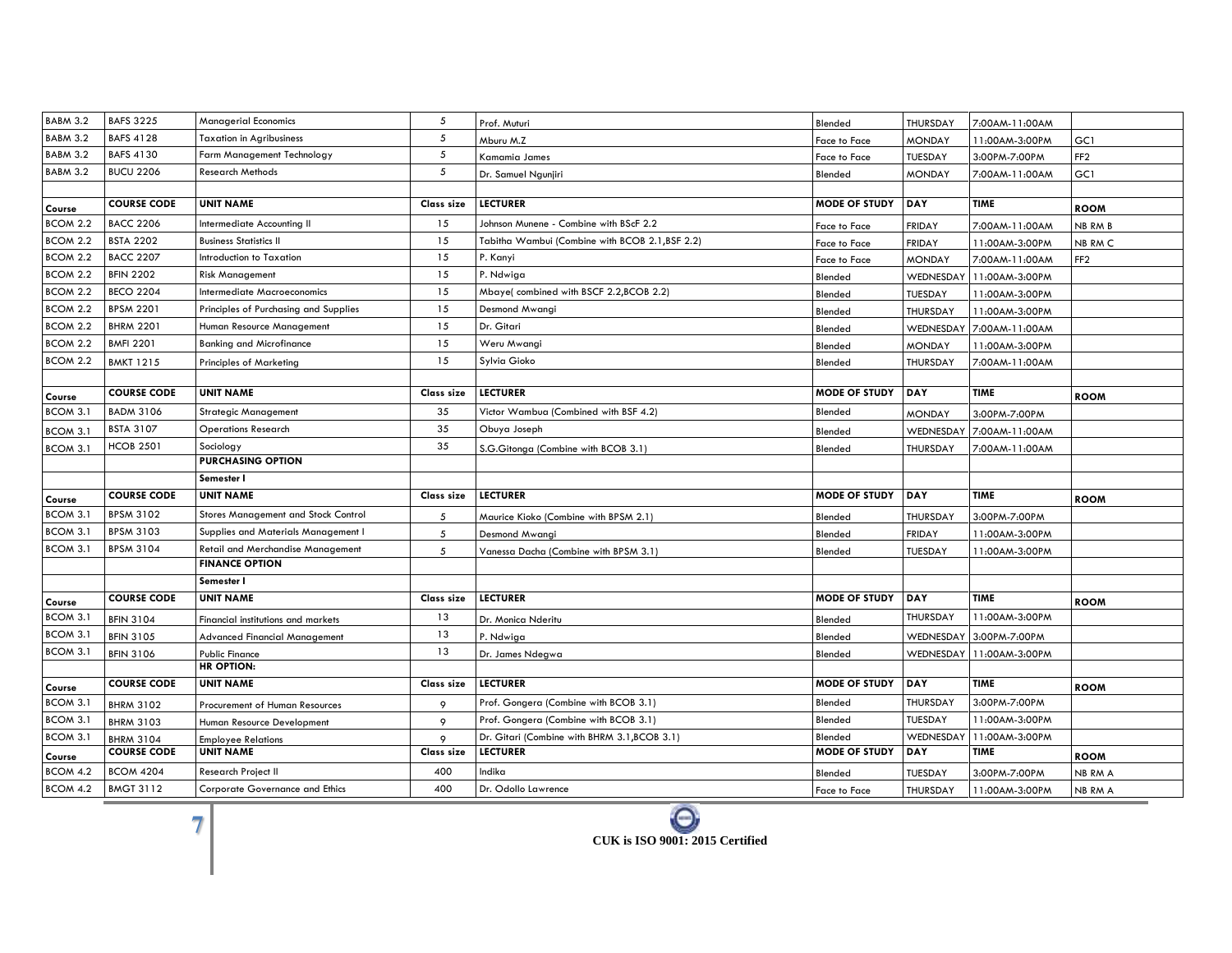| BCOM 4.2           | <b>BPRM 4237</b>                     | <b>Project Management</b>                             | 400        | Dr. Mungai Samwel                               | Face to Face         | <b>THURSDAY</b>  | 3:00PM-7:00PM  | NB RM A            |
|--------------------|--------------------------------------|-------------------------------------------------------|------------|-------------------------------------------------|----------------------|------------------|----------------|--------------------|
|                    |                                      |                                                       |            |                                                 |                      |                  |                |                    |
|                    |                                      | <b>ACCOUNTING OPTION:</b>                             |            |                                                 |                      |                  |                |                    |
| Course             | <b>COURSE CODE</b>                   | <b>UNIT NAME</b>                                      | Class size | <b>LECTURER</b>                                 | <b>MODE OF STUDY</b> | DAY              | <b>TIME</b>    | <b>ROOM</b>        |
| BCOM 4.2           | <b>BACC 4103</b>                     | Forensic Accounting                                   | 110        | Moses Wandera                                   | Face to Face         | <b>MONDAY</b>    | 7:00AM-11:00AM | NB RM C            |
| BCOM 4.2           | <b>BACC 4218</b>                     | Specialized Accounting Techniques                     | 110        | Peter Kariuki                                   | Face to Face         | WEDNESDAY        | 11:00AM-3:00PM | NB RM D            |
| BCOM 4.2           | <b>BACC 4203</b>                     | <b>Public Sector Accounting</b>                       | 110        | Jackson Kimani                                  | Face to Face         | TUESDAY          | 11:00AM-3:00PM | <b>NORDIC HALL</b> |
|                    |                                      |                                                       |            |                                                 |                      |                  |                |                    |
|                    |                                      | <b>FINANCE OPTION:</b>                                |            |                                                 |                      |                  |                |                    |
| Course             | <b>COURSE CODE</b>                   | <b>UNIT NAME</b>                                      | Class size | <b>LECTURER</b>                                 | <b>MODE OF STUDY</b> | DAY              | <b>TIME</b>    | <b>ROOM</b>        |
| <b>BCOM 4.2</b>    | <b>BFIN 3205</b>                     | Financial Modelling and Forecasting                   | 115        | Andrew Ndambiri                                 | Face to Face         | TUESDAY          | 11:00AM-3:00PM | NB RM A            |
| BCOM 4.2           | <b>BFIN 4104</b>                     | <b>Investment Standards and Ethics</b>                | 115        | Dr. James Ndegwa                                | Face to Face         | <b>THURSDAY</b>  | 7:00AM-11:00AM | NB RM B            |
| BCOM 4.2           | <b>BFIN 3201</b>                     | <b>Financial Statement Analysis</b>                   | 115        | Kenneth Mwangi (Combine with BCOB 3.2)          | Face to Face         | <b>WEDNESDAY</b> | 11:00AM-3:00PM | NB RM A            |
|                    |                                      |                                                       |            |                                                 |                      |                  |                |                    |
|                    |                                      | <b>MARKETING OPTION:</b>                              |            |                                                 |                      |                  |                |                    |
| Course             | <b>COURSE CODE</b>                   | <b>UNIT NAME</b>                                      | Class size | <b>LECTURER</b>                                 | <b>MODE OF STUDY</b> | <b>DAY</b>       | <b>TIME</b>    | <b>ROOM</b>        |
| BCOM 4.2           | <b>BMKT 4213</b>                     | Service Marketing                                     | 40         | Dr. Langat Daniel                               | Blended              | <b>TUESDAY</b>   | 11:00AM-3:00PM |                    |
| BCOM 4.2           | <b>BMKT 3214</b>                     | <b>Strategic Brand Marketing</b>                      | 40         | Dr. Kerosi Josphat                              | Blended              | <b>THURSDAY</b>  | 7:00AM-11:00AM |                    |
| BCOM 4.2           | <b>BMKT 3206</b>                     | <b>International Marketing</b>                        | 40         | Dr. Langat Daniel                               | Blended              | WEDNESDAY        | 11:00AM-3:00PM |                    |
|                    |                                      |                                                       |            |                                                 |                      |                  |                |                    |
|                    |                                      | <b>HUMAN RESOURCE OPTION:</b>                         |            |                                                 |                      |                  |                |                    |
| Course             | <b>COURSE CODE</b>                   | <b>UNIT NAME</b>                                      | Class size | <b>LECTURER</b>                                 | <b>MODE OF STUDY</b> | <b>DAY</b>       | <b>TIME</b>    | <b>ROOM</b>        |
| BCOM 4.2           | <b>BHRM 4211</b>                     | <b>Work Place Counselling</b>                         | 40         | Dr Odollo                                       | Face to Face         | <b>THURSDAY</b>  | 7:00AM-11:00AM | HALL 3             |
| BCOM 4.2           | <b>BHRM 4212</b>                     | Strategic Human Resource Management                   | 40         | Dr. Gitari                                      | Blended              | <b>WEDNESDAY</b> | 3:00PM-7:00PM  |                    |
| BCOM 4.2           | <b>BHRM 4213</b>                     | Contemporary Issues in Human Resource                 | 40         | Dr. Gitari                                      |                      |                  |                |                    |
|                    |                                      | Management                                            |            |                                                 | Blended              | TUESDAY          | 11:00AM-3:00PM |                    |
|                    |                                      | <b>PURCHASING OPTION</b>                              |            |                                                 |                      |                  |                |                    |
|                    | <b>COURSE CODE</b>                   | <b>UNIT NAME</b>                                      | Class size | <b>LECTURER</b>                                 | <b>MODE OF STUDY</b> | DAY              | <b>TIME</b>    | <b>ROOM</b>        |
| Course<br>BCOM 4.2 | <b>BPSM 4210</b>                     | International Purchasing                              | 35         | Maurice Kioko                                   | Blended              | TUESDAY          | 11:00AM-3:00PM |                    |
| BCOM 4.2           | <b>BPSM 4211</b>                     | Logistics in Purchasing and Supplies                  | 35         | Desmond Mwangi                                  | Blended              | THURSDAY         | 7:00AM-11:00AM |                    |
| BCOM 4.2           | <b>BPSM 4212</b>                     | Tactics and Operations in Purchasing and              | 35         | Vanessa Dacha                                   |                      |                  |                |                    |
|                    |                                      | Supplies                                              |            |                                                 | Blended              | WEDNESDAY        | 11:00AM-3:00PM |                    |
|                    |                                      |                                                       |            |                                                 |                      |                  |                |                    |
| Course             | <b>COURSE CODE</b>                   | <b>UNIT NAME</b>                                      | Class size | <b>LECTURER</b>                                 | <b>MODE OF STUDY</b> | <b>DAY</b>       | <b>TIME</b>    | <b>ROOM</b>        |
| <b>BSF 2.2</b>     | <b>BFIN 3105</b>                     | <b>Advanced Financial Management</b>                  | 30         | Prof. Ken Waweru                                | Blended              | <b>THURSDAY</b>  | 7:00AM-11:00AM |                    |
| <b>BSF 2.2</b>     | <b>BSTA 2124</b>                     | <b>Business Statistics II</b>                         | 30         | Tabitha Wambui (Combine with BCOM 2.2,BCOB 2.1) | Face to Face         | <b>FRIDAY</b>    | 11:00AM-3:00PM | NB RM C            |
| <b>BSF 2.2</b>     | <b>BECO 2223</b>                     | <b>Intermediate Macroeconomics</b>                    | 30         | Mbaye(Combined with BCOM2.2,BCOB 2.2)           | Blended              | TUESDAY          | 11:00AM-3:00PM |                    |
| <b>BSF 2.2</b>     | <b>BACC 2203</b>                     | Intermediate Accounting II                            | 30         | Johnson Munene (Combine with BCOM 2.2)          | Face to Face         | <b>FRIDAY</b>    | 7:00AM-11:00AM | NB RM B            |
| <b>BSF 2.2</b>     |                                      |                                                       |            |                                                 |                      |                  |                |                    |
| <b>BSF 2.2</b>     | <b>BACC 3105</b><br><b>BSTA 2207</b> | Managerial Accounting<br><b>Operations Research I</b> | 30<br>30   | David Riitho Gathanju                           | Face to Face         | THURSDAY         | 11:00AM-3:00PM | FF <sub>2</sub>    |

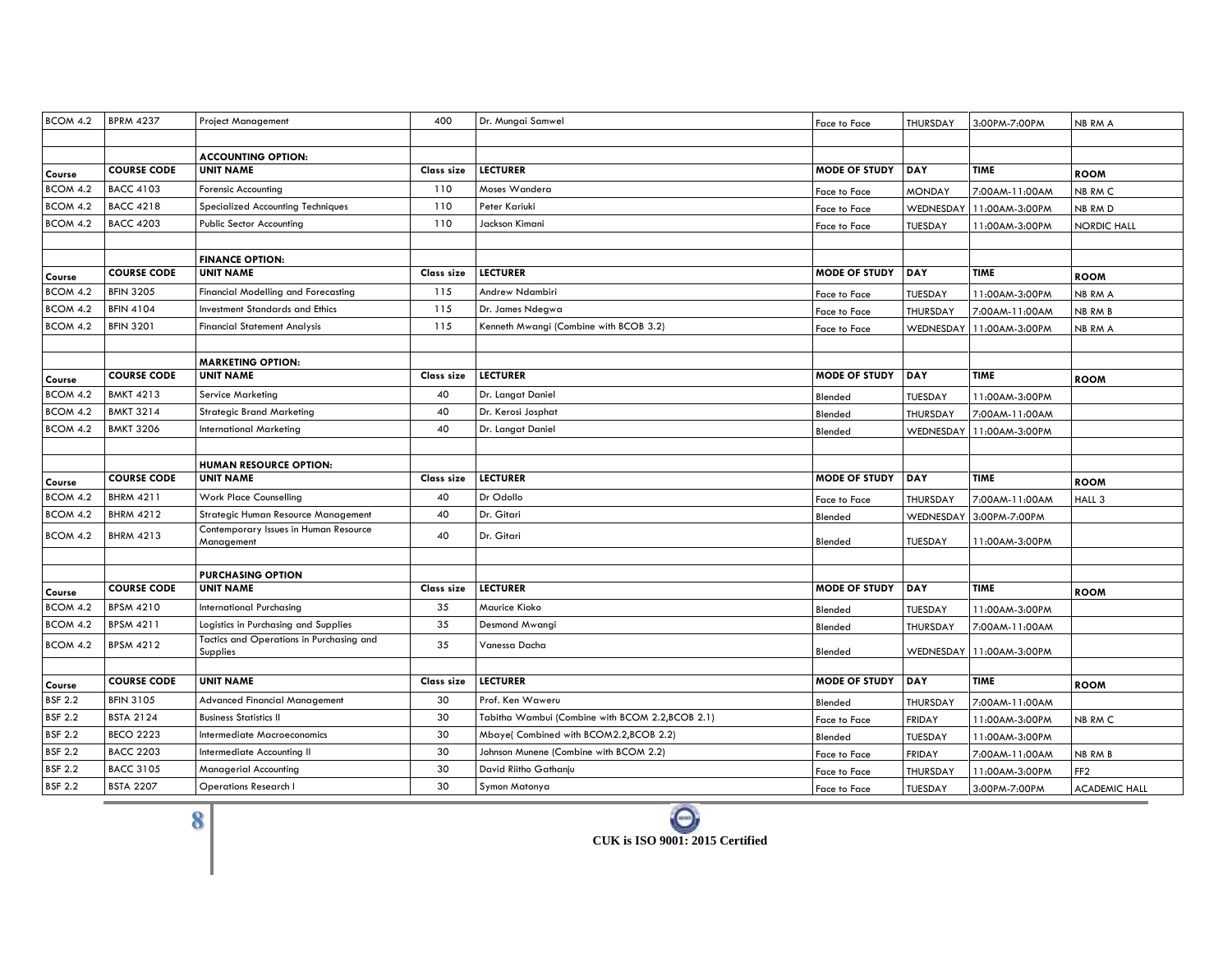| <b>BSF 2.2</b>  | <b>BCLW 2204</b>   | Company Law                                    | 30         | Dr. Kerosi Josphat                                           | Blended              |                 | WEDNESDAY 11:00AM-3:00PM |                    |
|-----------------|--------------------|------------------------------------------------|------------|--------------------------------------------------------------|----------------------|-----------------|--------------------------|--------------------|
| <b>BSF 2.2</b>  | <b>BFIN 2201</b>   | Public Finance and Taxation                    | 30         | Jeremiah Mugo                                                | Blended              | TUESDAY         | 7:00AM-11:00AM           |                    |
| <b>BSF 2.2</b>  | <b>BFIN 3104</b>   | <b>Financial Institutions and Markets</b>      | 30         | Kenneth Mwangi - (Combine with BCOB 3.1, BCOM 3.1)           | Face to Face         | WEDNESDAY       | 7:00AM-11:00AM           | NB RM C            |
|                 |                    |                                                |            |                                                              |                      |                 |                          |                    |
| Course          | <b>COURSE CODE</b> | <b>UNIT NAME</b>                               | Class size | <b>LECTURER</b>                                              | <b>MODE OF STUDY</b> | <b>DAY</b>      | <b>TIME</b>              | <b>ROOM</b>        |
| <b>BSF 3.1</b>  | <b>BACC 3202</b>   | <b>Financial Reporting and Analysis</b>        | 28         | Evans Nyakundi                                               | Face to Face         | <b>MONDAY</b>   | 11:00AM-3:00PM           | NB RM C            |
| <b>BSF 3.1</b>  | <b>BECO 3101</b>   | <b>Financial Econometrics 1</b>                | 28         | Andrew Ndambiri                                              | Face to Face         | <b>FRIDAY</b>   | 7:00AM-11:00AM           | FF1                |
| <b>BSF 3.1</b>  | <b>BFIN 3106</b>   | Fixed Income Securities Analysis and Valuation | 28         | Chris Jared Odondi                                           | Face to Face         | <b>FRIDAY</b>   | 11:00AM-3:00PM           | FF1                |
| <b>BSF 3.1</b>  | <b>BFIN 3107</b>   | Equity Analysis and Valuation                  | 28         | Dr. Bancy Wawira                                             | <b>BLENDED</b>       | <b>MONDAY</b>   | 7:00AM-11:00AM           | G1                 |
| <b>BSF 3.1</b>  | <b>BFIN 4103</b>   | <b>Financial Mathematics 1</b>                 | 28         | Zablon Osano                                                 | Face to Face         | <b>FRIDAY</b>   | 3:00PM-7:00PM            | FF1                |
| <b>BSF 3.1</b>  | <b>BSTA 3109</b>   | <b>Operations Research II</b>                  | 28         | Obuya Joseph                                                 | Face to Face         | <b>MONDAY</b>   | 3:00PM-7:00PM            | NB RM C            |
|                 |                    |                                                |            |                                                              |                      |                 |                          |                    |
| Course          | <b>COURSE CODE</b> | <b>UNIT NAME</b>                               | Class size | <b>LECTURER</b>                                              | <b>MODE OF STUDY</b> | DAY             | TIME                     | <b>ROOM</b>        |
| <b>BSF 4.2</b>  | <b>BFIN 4201</b>   | Contemporary Issues in Finance and Investments | 204        | Dr. James Ndegwa                                             | Face to Face         | <b>THURSDAY</b> | 11:00AM-3:00PM           | NB RM B            |
| <b>BSF 4.2</b>  | <b>BFIN 4110</b>   | Financial Market Laws and Regulations          | 204        | Dr.Kinyariro                                                 | Face to Face         | THURSDAY        | 7:00AM-11:00AM           | NB RM C            |
| <b>BSF 4.2</b>  | <b>BMGT 3103</b>   | <b>Strategic Management</b>                    | 204        | Victor Wambua (Combined with BCOM 3.1)                       | Blended              | <b>MONDAY</b>   | 3:00PM-7:00PM            |                    |
| <b>BSF 4.2</b>  | <b>BENT 4212</b>   | Entrepreneurship Skills                        | 204        | Dr Grace Okello( BCD 4.2, BABM 2.1)                          | Face to Face         | <b>MONDAY</b>   | 7:00AM-11:00AM           | NB RM A            |
| <b>BSF 4.2</b>  | <b>BCOM 4204</b>   | Research Project II                            | 204        | Indika                                                       | Blended              | WEDNESDAY       | 7:00AM-11:00AM           |                    |
| <b>BSF 4.2</b>  | <b>BFIN 4206</b>   | Pension and Other Benefits                     | 204        | Moses Wandera                                                | Face to Face         | <b>MONDAY</b>   | 11:00AM-3:00PM           | <b>NORDIC HALL</b> |
|                 |                    |                                                |            |                                                              |                      |                 |                          |                    |
|                 |                    |                                                |            |                                                              |                      |                 |                          |                    |
| Course          | <b>COURSE CODE</b> | <b>UNIT NAME</b>                               | Class size | <b>LECTURER</b>                                              | <b>MODE OF STUDY</b> | <b>DAY</b>      | <b>TIME</b>              | <b>ROOM</b>        |
| <b>BCOM 2.1</b> | <b>BMAT 2105</b>   | <b>Management Mathematics II</b>               | 15         | Collins Kipkorir (Combine with BCOB 2.1, BSF 2.1, BBIT 2.1)  | Face to Face         | WEDNESDAY       | 11:00AM-3:00PM           | NB RM C            |
| <b>BCOM 2.1</b> | <b>BACC 2201</b>   | <b>Financial Accounting II</b>                 | 15         | Kanyi (Combine with BScF 2.1)                                | Face to Face         | <b>MONDAY</b>   | 11:00AM-3:00PM           | NB RM C            |
| <b>BCOM 2.1</b> | <b>BACC 2101</b>   | Intermediate Accounting 1                      | 15         | Johnson Munene (Combine with BScF 2.1)                       | Face to Face         | <b>FRIDAY</b>   | 11:00AM-3:00PM           | <b>NORDIC HALL</b> |
| <b>BCOM 2.1</b> | <b>BFIN 2101</b>   | Introduction to Financial Management           | 15         | (BScF 2.1) Ken Okeyo (Combine with BBIT 3.2                  | Face to Face         | <b>MONDAY</b>   | 7:00AM-11:00AM           | <b>NORDIC HALL</b> |
| BCOM 2.1        | <b>BACC 2105</b>   | Cost Accounting                                | 15         | David Magaki - Combine with BScF, BBIT 2.1)                  | Face to Face         | TUESDAY         | 7:00AM-11:00AM           | NB RM C            |
| <b>BCOM 2.1</b> | <b>BSTA 1223</b>   | <b>Business Statistics I</b>                   | 15         | Symon Matonya (Combine with BSF 2.1)                         | Face to Face         | TUESDAY         | 11:00AM-3:00PM           | HALL 3             |
| <b>BCOM 2.1</b> | <b>BECO 2103</b>   | Intermediate Microeconomics                    | 15         | Peter Ongeso (Combine with BCOB 2.1, BSF 2.1)                | Face to Face         | <b>FRIDAY</b>   | 3:00PM-7:00PM            | NB RM B            |
| <b>BCOM 2.1</b> | <b>BCLW 2103</b>   | <b>Business Law</b>                            | 15         | Priscillah Swanya (Combine with BPSM 2.1, BBIT 2.1)          | Blended              | <b>MONDAY</b>   | 3:00PM-7:00PM            |                    |
| BCOM 2.1        | <b>BMKT 1101</b>   | <b>Principles of Marketing</b>                 | 15         | Lyn Chief (Combine with BPSM 2.2)                            | Face to Face         | WEDNESDAY       | 7:00AM-11:00AM           | HALL 3             |
|                 |                    |                                                |            |                                                              |                      |                 |                          |                    |
| Course          | <b>COURSE CODE</b> | <b>UNIT NAME</b>                               | Class size | <b>LECTURER</b>                                              | <b>MODE OF STUDY</b> | <b>DAY</b>      | TIME                     | <b>ROOM</b>        |
| <b>BSF 2.1</b>  | <b>BACC 2201</b>   | <b>Financial Accounting II</b>                 | 15         | Kanyi (Combine with BCOM 2.1)                                | Face to Face         | <b>MONDAY</b>   | 11:00AM-3:00PM           | NB RM C            |
| <b>BSF 2.1</b>  | <b>BSTA 1223</b>   | <b>Business Statistics I</b>                   | 15         | Symon Matonya (Combine with BCOM 2.1)                        | Face to Face         | <b>TUESDAY</b>  | 11:00AM-3:00PM           | HALL 3             |
| <b>BSF 2.1</b>  | <b>BFIN 2202</b>   | Financial Management I                         | 15         | Ken Okeyo (Combine with BBIT 3.2,BCOM 2.1)                   | Face to Face         | <b>MONDAY</b>   | 7:00AM-11:00AM           | <b>NORDIC HALL</b> |
| <b>BSF 2.1</b>  | <b>BMAT 2105</b>   | Management Mathematics II                      | 15         | Collins Kipkorir (Combine with BBIT 2.1, BCOB 2.1, BCOM 2.1) | Face to Face         | WEDNESDAY       | 11:00AM-3:00PM           | NB RM C            |
| <b>BSF 2.1</b>  | <b>BACC 2105</b>   | Cost Accounting                                | 15         | David Magaki (Combine with BCOM, BBIT, BSF 2.1)              | Face to Face         | TUESDAY         | 7:00AM-11:00AM           | NB RM C            |
| <b>BSF 2.1</b>  | <b>BACC 2101</b>   | Intermediate Accounting I                      | 15         | Johnson Munene (Combine with BCOM 2.1)                       | Face to Face         | <b>FRIDAY</b>   | 11:00AM-3:00PM           | <b>NORDIC HALL</b> |
| <b>BSF 2.1</b>  | <b>BECO 2118</b>   | Intermediate Microeconomics                    | 15         | Peter Ongeso (Combine with BCOM 2.1, BCOB 2.1)               | Face to Face         | <b>FRIDAY</b>   | 3:00PM-7:00PM            | NB RM B            |

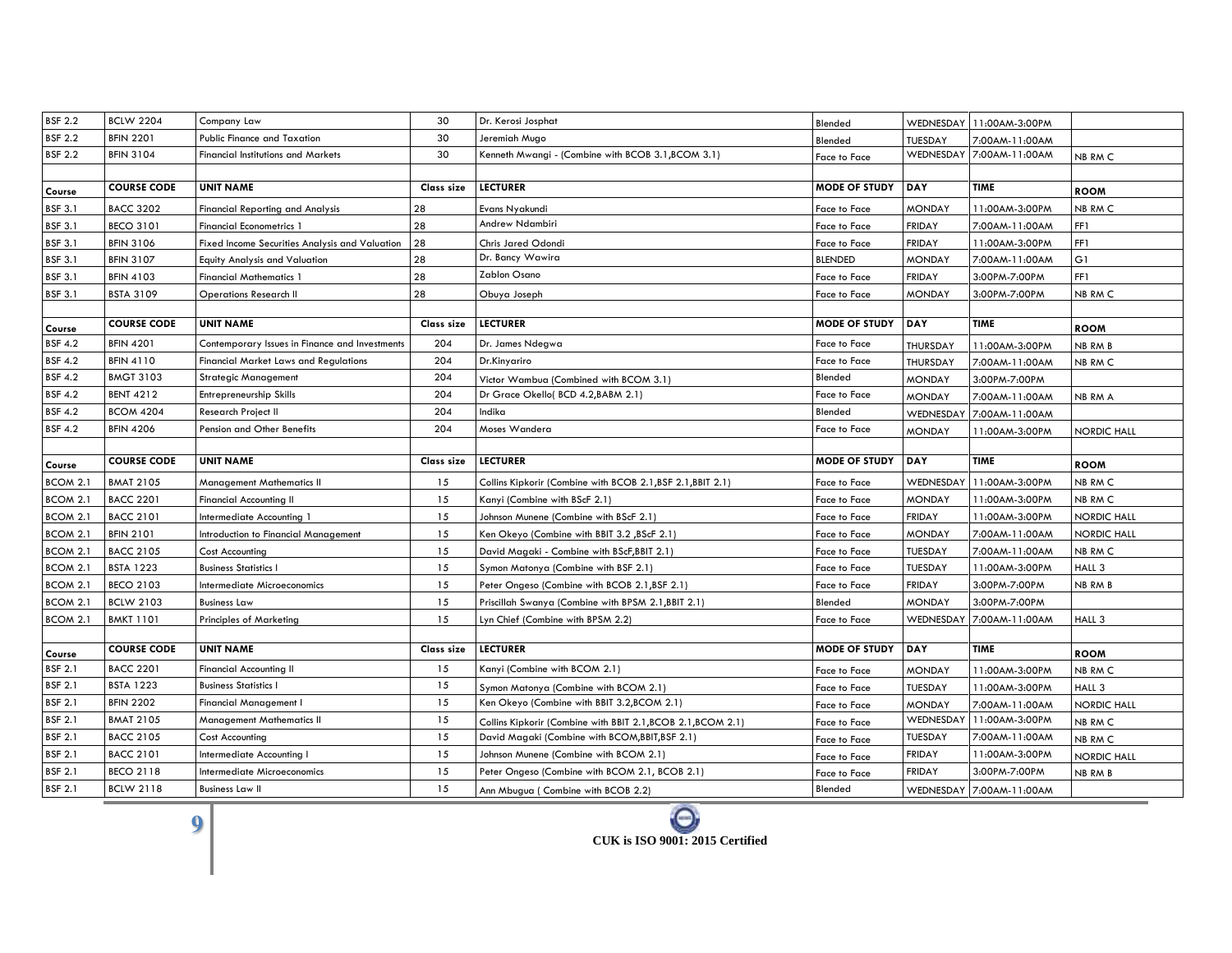| <b>BSF 2.1</b>  | <b>BBAN 3203</b>   | Money and Banking                        | 15         | Jeremiah Mugo                                  | Blended              | <b>TUESDAY</b>  | 3:00PM-7:00PM  |                       |
|-----------------|--------------------|------------------------------------------|------------|------------------------------------------------|----------------------|-----------------|----------------|-----------------------|
|                 |                    |                                          |            |                                                |                      |                 |                |                       |
| Course          | <b>COURSE CODE</b> | <b>UNIT NAME</b>                         | Class size | <b>LECTURER</b>                                | <b>MODE OF STUDY</b> | <b>DAY</b>      | <b>TIME</b>    | <b>ROOM</b>           |
| <b>BCS 4.2</b>  | <b>BUCU 4108</b>   | Entrepreneurship Skills                  | 70         | Dr Grace Okello(BABM 2.1, BSF 4.2,BCS 4.2,)    | Face to Face         | <b>MONDAY</b>   | 7:00AM-11:00AM | NB RM A               |
| <b>BCS 4.2</b>  | <b>BCIT 4265</b>   | Computing Law and Ethics                 | 70         | Maurice O'dambatafwa (Combine with BIT 4.2)    | Face to Face         | THURSDAY        | 11:00AM-3:00PM | NB RM C               |
| <b>BCS 4.2</b>  | <b>BCSC 4232</b>   | <b>Expert Systems</b>                    | 70         | Micheal Kinyua                                 | Face to Face         | <b>FRIDAY</b>   | 11:00AM-3:00PM | NB RM B               |
| <b>BCS 4.2</b>  | <b>BCIT 4141</b>   | <b>Cloud Computing</b>                   | 70         | Dr. Antony Mile                                | Blended              | THURSDAY        | 7:00AM-11:00AM |                       |
| <b>BCS 4.2</b>  | <b>BCIT 4264</b>   | Project II Computer systems Project      | 70         | SCM                                            | Blended              | <b>MONDAY</b>   | 11:00AM-3:00PM |                       |
| <b>BCS 4.2</b>  | <b>BCSC 4248</b>   | <b>Pattern Recognition</b>               | 70         | Obuhuma                                        | Face to Face         | <b>FRIDAY</b>   | 7:00AM-11:00AM | NB RM D               |
| <b>BCS 4.2</b>  | <b>BCSC 4227</b>   | Data Science                             | 70         | Ann Muchiri                                    | Blended              | WEDNESDAY       | 11:00AM-3:00PM |                       |
|                 |                    |                                          |            |                                                |                      |                 |                |                       |
| Course          | <b>COURSE CODE</b> | <b>UNIT NAME</b>                         | Class size | <b>LECTURER</b>                                | <b>MODE OF STUDY</b> | DAY             | TIME           | <b>ROOM</b>           |
| <b>BBIT 4.2</b> | <b>BCIT 2213</b>   | Networks and Systems Administration      | 90         | Dr. Antony Mile                                | Blended              | <b>THURSDAY</b> | 11:00AM-3:00PM |                       |
| <b>BBIT 4.2</b> | <b>BCIT 4254</b>   | ICT Commercialization                    | 90         | Maurice O'dambatafwa                           | Blended              | THURSDAY        | 7:00AM-11:00AM |                       |
| <b>BBIT 4.2</b> | <b>BCIT 4255</b>   | <b>Information Systems Audit</b>         | 90         | Marwa Jonah                                    | Blended              | <b>FRIDAY</b>   | 7:00AM-11:00AM |                       |
| <b>BBIT 4.2</b> | <b>BCBS 3101</b>   | Marketing Management                     | 90         | Phyllis Muturi                                 | Blended              | TUESDAY         | 3:00PM-7:00PM  |                       |
| <b>BBIT 4.2</b> | <b>BUCU 4209</b>   | <b>Business Planning</b>                 | 90         | Mburu M.Z (Combine with BIT 4.2)               | Face to Face         | <b>MONDAY</b>   | 3:00PM-7:00PM  | NB RM A               |
| <b>BBIT 4.2</b> | <b>BCIT 4264</b>   | Project II Computer systems Project      | 90         | <b>SCM</b>                                     | Blended              | <b>MONDAY</b>   | 11:00AM-3:00PM |                       |
|                 |                    |                                          |            |                                                |                      |                 |                |                       |
| Course          | <b>COURSE CODE</b> | <b>UNIT NAME</b>                         | Class size | <b>LECTURER</b>                                | <b>MODE OF STUDY</b> | <b>DAY</b>      | <b>TIME</b>    | <b>ROOM</b>           |
| <b>BIT 4.2</b>  | <b>BUCU 4209</b>   | <b>Business Planning</b>                 | 70         | Mburu M.Z (Combine with BBIT 4.2)              | Face to Face         | <b>MONDAY</b>   | 3:00PM-7:00PM  | NB RM A               |
| <b>BIT 4.2</b>  | <b>BCIT 4261</b>   | Systems Security & Audit                 | 70         | Dr. Richard Omollo                             | Face to Face         | <b>FRIDAY</b>   | 11:00AM-3:00PM | NB RM D               |
| <b>BIT 4.2</b>  | <b>BCSC 4231</b>   | Knowledge Based Systems                  | 70         | Andrew Yutoi                                   | Blended              | <b>FRIDAY</b>   | 7:00AM-11:00AM |                       |
| <b>BIT 4.2</b>  | <b>BCIT 4265</b>   | Computing Law and Ethics                 | 70         | Maurice O'dambatafwa (Combine with BCS 4.2)    | Face to Face         | THURSDAY        | 11:00AM-3:00PM | NB RM C               |
| <b>BIT 4.2</b>  | <b>BCIT 4264</b>   | Project II Computer systems Project      | 70         | <b>SCM</b>                                     | Blended              | <b>THURSDAY</b> | 7:00AM-11:00AM |                       |
|                 |                    |                                          |            |                                                |                      |                 |                |                       |
| Course          | <b>COURSE CODE</b> | <b>UNIT NAME</b>                         | Class size | <b>LECTURER</b>                                | <b>MODE OF STUDY</b> | <b>DAY</b>      | <b>TIME</b>    | <b>ROOM</b>           |
| <b>BSIT 4.2</b> | <b>BCIT 3242</b>   | Advanced Database Management Systems     | 37         | Micheal Kinyua (Combine with BBIT 3.2,BIT 3.1) | Face to Face         | <b>FRIDAY</b>   | 7:00AM-11:00AM | NB RM C               |
| <b>BSIT 4.2</b> | <b>BCIT 4264</b>   | Project II Computer systems Project      | 37         | <b>SCM</b>                                     | Blended              | <b>TUESDAY</b>  | 3:00PM-7:00PM  |                       |
| <b>BSIT 4.2</b> | <b>BSTA 4218</b>   | Non-Parametric And Robust Methods        | 37         | Gideon Kipngetich                              | Face to Face         | THURSDAY        | 11:00AM-3:00PM | NORDIC HALL           |
| <b>BSIT 4.2</b> | <b>BUCU 4209</b>   | <b>Business Planning</b>                 | 37         | Sylvia Gioko                                   | Blended              | THURSDAY        | 3:00PM-7:00PM  |                       |
| <b>BSIT 4.2</b> | <b>BCSC 3225</b>   | Artificial Intelligence                  | 37         | Andrew Yutoi                                   | Blended              | <b>FRIDAY</b>   | 11:00AM-3:00PM |                       |
| <b>BSIT 4.2</b> | <b>BSTA 4219</b>   | Design And Analysis of Experiments       | 37         | Collins Kipkorir                               | Face to Face         | WEDNESDAY       | 7:00AM-11:00AM | <b>COMPUTER LAB 1</b> |
|                 |                    |                                          |            |                                                |                      |                 |                |                       |
| Course          | <b>COURSE CODE</b> | <b>UNIT NAME</b>                         | Class size | <b>LECTURER</b>                                | <b>MODE OF STUDY</b> | DAY             | <b>TIME</b>    | <b>ROOM</b>           |
| <b>BBIT 3.2</b> | <b>BACC 3101</b>   | <b>Financial Management</b>              | 13         | Ken Okeyo (Combine with bcom 2.1, BScF 2.1)    | Face to Face         | <b>MONDAY</b>   | 7:00AM-11:00AM | <b>NORDIC HALL</b>    |
| <b>BBIT 3.2</b> | <b>BCIT 3237</b>   | E-Commerce                               | 13         | Wachira David (Combine with BBIT 3.2)          | Face to Face         | WEDNESDAY       | 11:00AM-3:00PM | ACADEMIC HALL         |
| <b>BBIT 3.2</b> | <b>BCSC 3158</b>   | <b>Mobile Application Development</b>    | 13         | Marwa Jonah (Combine with BIT 3.1)             | Blended              | <b>FRIDAY</b>   | 11:00AM-3:00PM |                       |
| <b>BBIT 3.2</b> | <b>BCIT 3218</b>   | Research Methods In IT                   | 13         | Prof.Karume                                    | Blended              | TUESDAY         | 7:00AM-11:00AM |                       |
| <b>BBIT 3.2</b> | <b>BCIT 3240</b>   | <b>Computerized Financial Accounting</b> | 13         | Nyapete                                        | Blended              | TUESDAY         | 11:00AM-3:00PM |                       |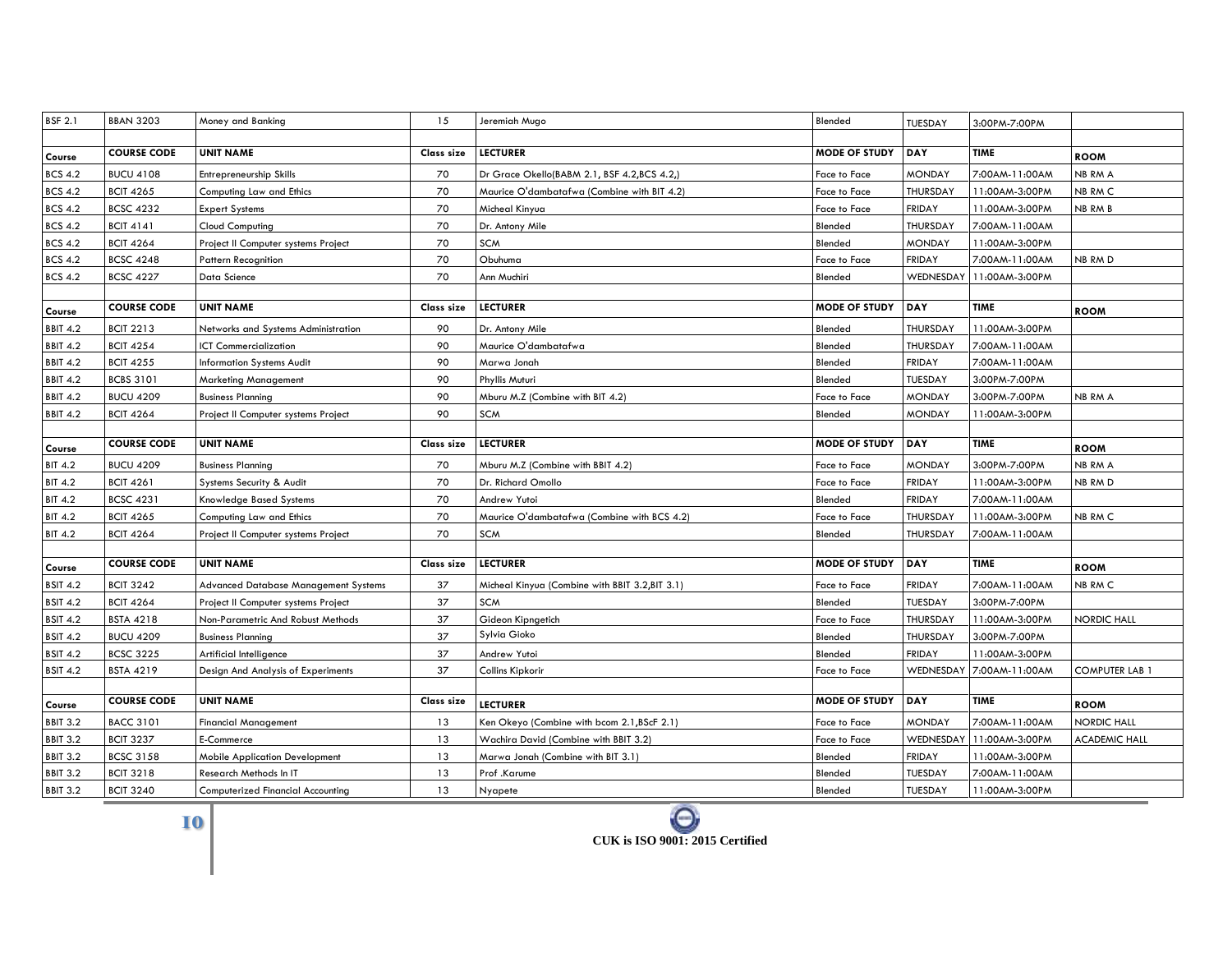| <b>BBIT 3.2</b> | <b>BCIT 3131</b>   | <b>ICT Project Management</b>            | 13         | Peter Wairigu (Combine with BIT 3.1)                        | Blended              |                  | WEDNESDAY 7:00AM-11:00AM |                       |
|-----------------|--------------------|------------------------------------------|------------|-------------------------------------------------------------|----------------------|------------------|--------------------------|-----------------------|
| <b>BBIT 3.2</b> | <b>BCIT 3242</b>   | Advanced Database Management Systems     | 13         | Micheal Kinyua (Combine with BSIT 3.2, BIT 3.1)             | Face to Face         | <b>FRIDAY</b>    | 7:00AM-11:00AM           | NB RM C               |
|                 |                    |                                          |            |                                                             |                      |                  |                          |                       |
| Course          | <b>COURSE CODE</b> | <b>UNIT NAME</b>                         | Class size | <b>LECTURER</b>                                             | <b>MODE OF STUDY</b> | DAY              | <b>TIME</b>              | <b>ROOM</b>           |
| <b>BBIT 2.1</b> | <b>BCLW 2103</b>   | <b>Business Law</b>                      | 17         | Priscillah Swanya (Combine with BCOM 2.1, BPSM 2.1)         | Blended              | <b>MONDAY</b>    | 3:00PM-7:00PM            |                       |
| <b>BBIT 2.1</b> | <b>BCIT 2109</b>   | Web Systems & Technologies I             | 17         | Teresa Wanjiku                                              | Face to Face         |                  | WEDNESDAY 7:00AM-11:00AM | <b>COMPUTER LAB</b>   |
| <b>BBIT 2.1</b> | <b>BCIT 2110</b>   | <b>Database Management Systems</b>       | 17         | Ann Muchiri                                                 | Blended              | <b>MONDAY</b>    | 11:00AM-3:00PM           |                       |
| <b>BBIT 2.1</b> | <b>BECO 1103</b>   | Introduction to Micro-Economics          | 17         | Antony Kinyanjui                                            | Blended              | <b>FRIDAY</b>    | 7:00AM-11:00AM           |                       |
| <b>BBIT 2.1</b> | <b>BCIT 2111</b>   | Object Oriented Programming I            | 17         | <b>Edward Kariuki</b>                                       | Blended              | <b>THURSDAY</b>  | 7:00AM-11:00AM           |                       |
| <b>BBIT 2.1</b> | <b>BACC 2105</b>   | <b>Cost Accounting</b>                   | 17         | David Magaki(Combine with BCOM, BSF 2.1)                    | Face to Face         | TUESDAY          | 7:00AM-11:00AM           | NB RM C               |
| <b>BBIT 2.1</b> | <b>BCIT 2112</b>   | System Analysis and Design               | 17         | Damaris Kangogo                                             | Blended              | <b>TUESDAY</b>   | 11:00AM-3:00PM           |                       |
| <b>BBIT 2.1</b> | <b>BMAT 2106</b>   | Management Mathematics II                | 17         | Collins Kipkorir (Combine with BCOM 2.1, BSF 2.1, BCOB 2.1) | <b>Face to Face</b>  | <b>WEDNESDAY</b> | 11:00AM-3:00PM           | NB RM C               |
|                 |                    |                                          |            |                                                             |                      |                  |                          |                       |
| Course          | <b>COURSE CODE</b> | <b>UNIT NAME</b>                         | Class size | <b>LECTURER</b>                                             | <b>MODE OF STUDY</b> | DAY              | <b>TIME</b>              | <b>ROOM</b>           |
| <b>BIT 3.1</b>  | <b>BCSC 3158</b>   | <b>Mobile Application Development</b>    | 15         | Marwa Jonah (Combine with BBIT 3.1)                         | Blended              | <b>FRIDAY</b>    | 11:00AM-3:00PM           |                       |
| <b>BIT 3.1</b>  | <b>BCIT 3237</b>   | E-Commerce                               | 15         | Wachira David (Combine with BIT 3.2)                        | Face to Face         | WEDNESDAY        | 11:00AM-3:00PM           | <b>ACADEMIC HALL</b>  |
| <b>BIT 3.1</b>  | <b>BCIT 3242</b>   | Advanced Database Management Systems     | 15         | Micheal Kinyua (Combine with BBIT 3.2, BSIT 3.1)            | Face to Face         | <b>FRIDAY</b>    | 7:00AM-11:00AM           | NB RM C               |
| <b>BIT 3.1</b>  | <b>BCIT 3163</b>   | <b>Business System Modelling</b>         | 15         | Nyapete                                                     | Face to Face         | TUESDAY          | 7:00AM-11:00AM           | FF <sub>2</sub>       |
| <b>BIT 3.1</b>  | <b>BCSC 3128</b>   | Design And Analysis of Algorithms        | 15         | Dr. Mbandu                                                  | Face to Face         | <b>TUESDAY</b>   | 11:00AM-3:00PM           | <b>ACADEMIC HALL</b>  |
| <b>BIT 3.1</b>  | <b>BCIT 3131</b>   | <b>ICT Project Management</b>            | 15         | Peter Wairigu (Combine with BBIT 3.2)                       | Blended              |                  | WEDNESDAY 7:00AM-11:00AM |                       |
| <b>BIT 3.1</b>  | <b>BCSC 3154</b>   | PC Troubleshooting Support & Maintenance | 15         | <b>Edward Kariuki</b>                                       | <b>Face to Face</b>  | <b>THURSDAY</b>  | 11:00AM-3:00PM           | <b>COMPUTER LAB 2</b> |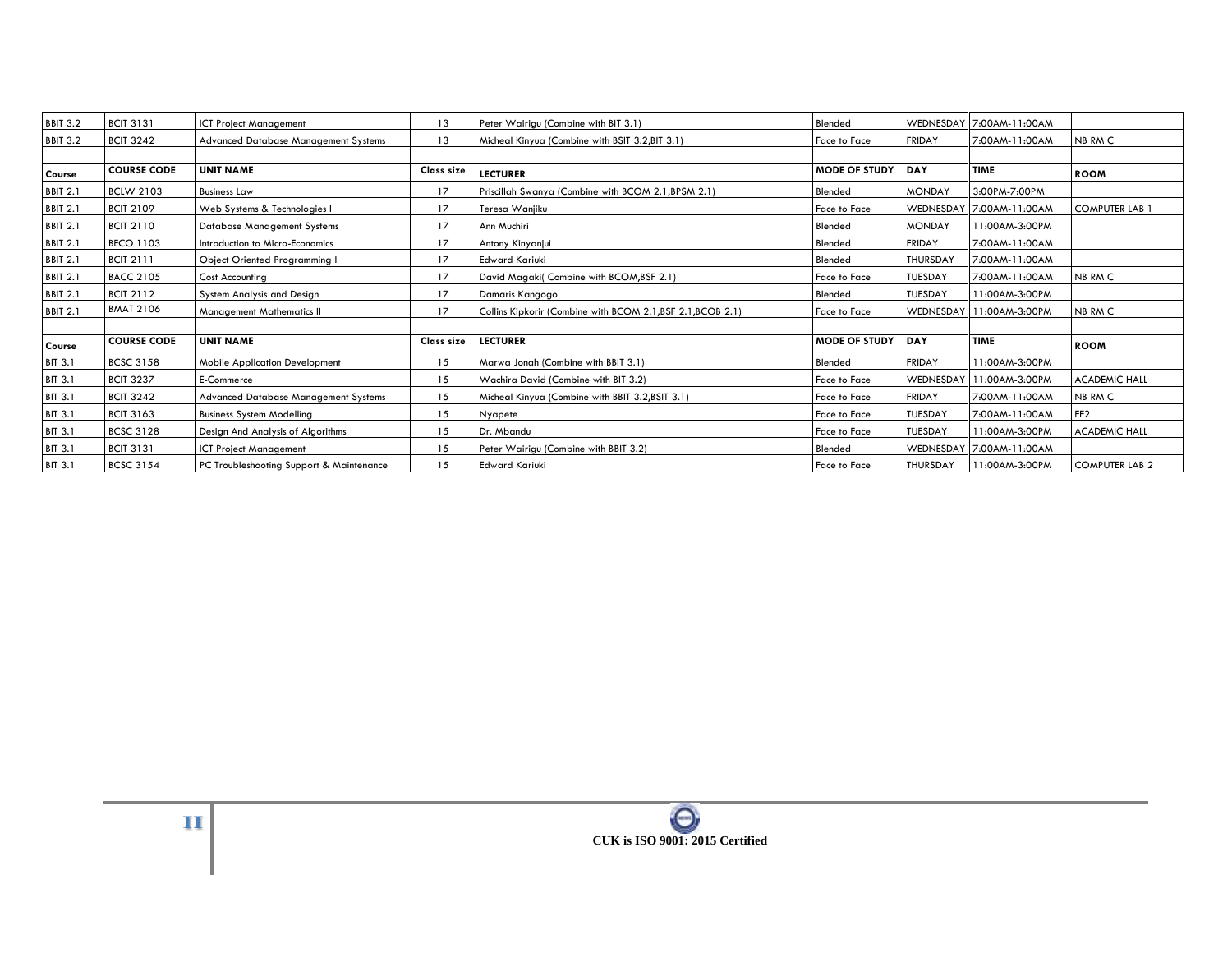| Course         | <b>COURSE CODE</b> | <b>UNIT NAME</b>                                                 | Class size | <b>LECTURER</b>        | <b>MODE OF STUDY</b> | DAY            | <b>TIME</b>    | <b>ROOM</b>        |
|----------------|--------------------|------------------------------------------------------------------|------------|------------------------|----------------------|----------------|----------------|--------------------|
| DIT 1.2        | <b>DCIT 1205</b>   | Desktop Publishing and Graphics                                  | 40         | Henry Mideko           | Face to Face         | TUESDAY        | 1:00PM-4:00PM  | NB RM C            |
| DIT 1.2        | <b>DCIT 1103</b>   | Introduction to Programming & Algorithms                         | 40         | Evaline Waweru         | Face to Face         | <b>TUESDAY</b> | 10:00AM-1:00PM | GC1                |
| DIT 1.2        | <b>DCIT 1206</b>   | System Analysis and Design                                       | 40         | <b>Beatrice Ngunyi</b> | Face to Face         | THURSDAY       | 7:00AM-10:00AM | NB RM C            |
| DIT 1.2        | <b>DUCU 1106</b>   | Development Studies and Ethics                                   | 40         | Foulata Kwena          | Face to Face         | WEDNESDAY      | 1:00PM-4:00PM  | NB RM C            |
| DIT 1.2        | <b>DBCU 1107</b>   | <b>Research Methods</b>                                          | 40         | <b>Faith Cherono</b>   | Face to Face         | WEDNESDAY      | 10:00AM-1:00PM | GC1                |
| DIT 1.2        | <b>DCIT 1209</b>   | Database Management Systems                                      | 40         | <b>Beatrice Ngunyi</b> | Face to Face         | THURSDAY       | 10:00AM-1:00PM | GC1                |
|                |                    |                                                                  |            |                        |                      |                |                |                    |
| Course         | <b>COURSE CODE</b> | <b>UNIT NAME</b>                                                 | Class size | <b>LECTURER</b>        | <b>MODE OF STUDY</b> | DAY            | <b>TIME</b>    | <b>ROOM</b>        |
| DAF 2.1        | DMBA 1104          | Principles of Auditing                                           | 70         | Joseph Ochieng         | Face to Face         | <b>TUESDAY</b> | 1:00PM-4:00PM  | NB RM D            |
| DAF 2.1        | <b>DMCM 1103</b>   | <b>Public Finance</b>                                            | 70         | Peter Mogaka           | Face to Face         | THURSDAY       | 10:00AM-1:00PM | NB RM D            |
| DAF 2.1        | <b>DMHR 1203</b>   | General Economics                                                | 70         | David Riitho           | Face to Face         | THURSDAY       | 7:00AM-10:00AM | <b>NORDIC HALL</b> |
| DAF 2.1        | <b>DUCU 1203</b>   | Research Project I                                               | 70         | <b>Faith Cherono</b>   | Face to Face         | WEDNESDAY      | 1:00PM-4:00PM  | NB RM C            |
| <b>DAF 2.1</b> | <b>DUCU 1201</b>   | <b>Entrepreneurship Skills</b>                                   | 70         | Felista Maina          | Face to Face         | TUESDAY        | 10:00AM-1:00PM | NB RM C            |
|                |                    |                                                                  |            |                        |                      |                |                |                    |
| Course         | <b>COURSE CODE</b> | <b>UNIT NAME</b>                                                 | Class size | <b>LECTURER</b>        | <b>MODE OF STUDY</b> | <b>DAY</b>     | <b>TIME</b>    | <b>ROOM</b>        |
| DCHM 2.1       | <b>DMBA 1201</b>   | <b>General Economics</b>                                         | 20         | David Riitho           | <b>Face to Face</b>  | THURSDAY       | 7:00AM-10:00AM | <b>NORDIC HALL</b> |
| DCHM 2.1       | <b>DMTM 1201</b>   | Foreign Language II (French)                                     | 20         | Tommy Mpoyi            | Face to Face         | THURSDAY       | 1:00PM-4:00PM  | GC1                |
| DCHM 2.1       | <b>DCHM 1201</b>   | Food Production Practical II (Baking and pastry)                 | 20         | Janet Tundura          | Face to Face         | <b>TUESDAY</b> | 7:00AM-10:00AM | <b>KITCHEN</b>     |
| DCHM 2.1       | <b>DCHM 1202</b>   | Food Service Practical II (Non-alcoholic beverages and mixology) | 20         | Sammy Munyi            | Face to Face         | WEDNESDAY      | 10:00AM-1:00PM | <b>KITCHEN</b>     |
| DCHM 2.1       | <b>DCHM 1203</b>   | <b>Hospitality Marketing</b>                                     | 20         | Shalline Omondi        | Face to Face         | WEDNESDAY      | 7:00AM-10:00AM | GC1                |
| DCHM 2.1       | <b>DMMF 1201</b>   | Human Resource Management                                        | 20         | Nicholas Onyenga       | Face to Face         | TUESDAY        | 4:00PM-7:00PM  | GC1                |
| DCHM 2.1       | <b>DUCU 1201</b>   | Entrepreneurship Skills                                          | 20         | Felista Maina          | Face to Face         | THURSDAY       | 10:00AM-1:00PM | GC4                |
|                |                    |                                                                  |            |                        |                      |                |                |                    |
| Course         | <b>COURSE CODE</b> | <b>UNIT NAME</b>                                                 | Class size | <b>LECTURER</b>        | <b>MODE OF STUDY</b> | DAY            | <b>TIME</b>    | <b>ROOM</b>        |
| DHR 2.1        | <b>DMHR 1201</b>   | <b>Employee Resourcing</b>                                       | 30         | Nicholas Onyenga       | Blended              | TUESDAY        | 1:00PM-4:00PM  | NB RM D            |
| DHR 2.1        | <b>DUCU 1106</b>   | Development Studies and Ethics                                   | 30         | Foulata Kwena          | Face to Face         | WEDNESDAY      | 1:00PM-4:00PM  | NB RM C            |
| DHR 2.1        | <b>DMHR 1202</b>   | Industrial and Employee Relations                                | 30         | Dr. Kiragu Ngero       | Blended              | <b>MONDAY</b>  | 4:00PM-7:00PM  |                    |
| DHR 2.1        | DMBA 1102          | Principles and Practice of Management                            | 30         | Timothy Bisakaya       | Face to Face         | <b>TUESDAY</b> | 10:00AM-1:00PM | GC4                |
| DHR 2.1        | <b>DUCU 1203</b>   | Research Project I                                               | 30         | Faith Cherono          | Face to Face         | WEDNESDAY      | 7:00AM-10:00AM | G1                 |
| DHR 2.1        | <b>DUCU 1201</b>   | Entrepreneurship Skills                                          | 30         | Felista Maina          | Face to Face         | THURSDAY       | 10:00AM-1:00PM | GC4                |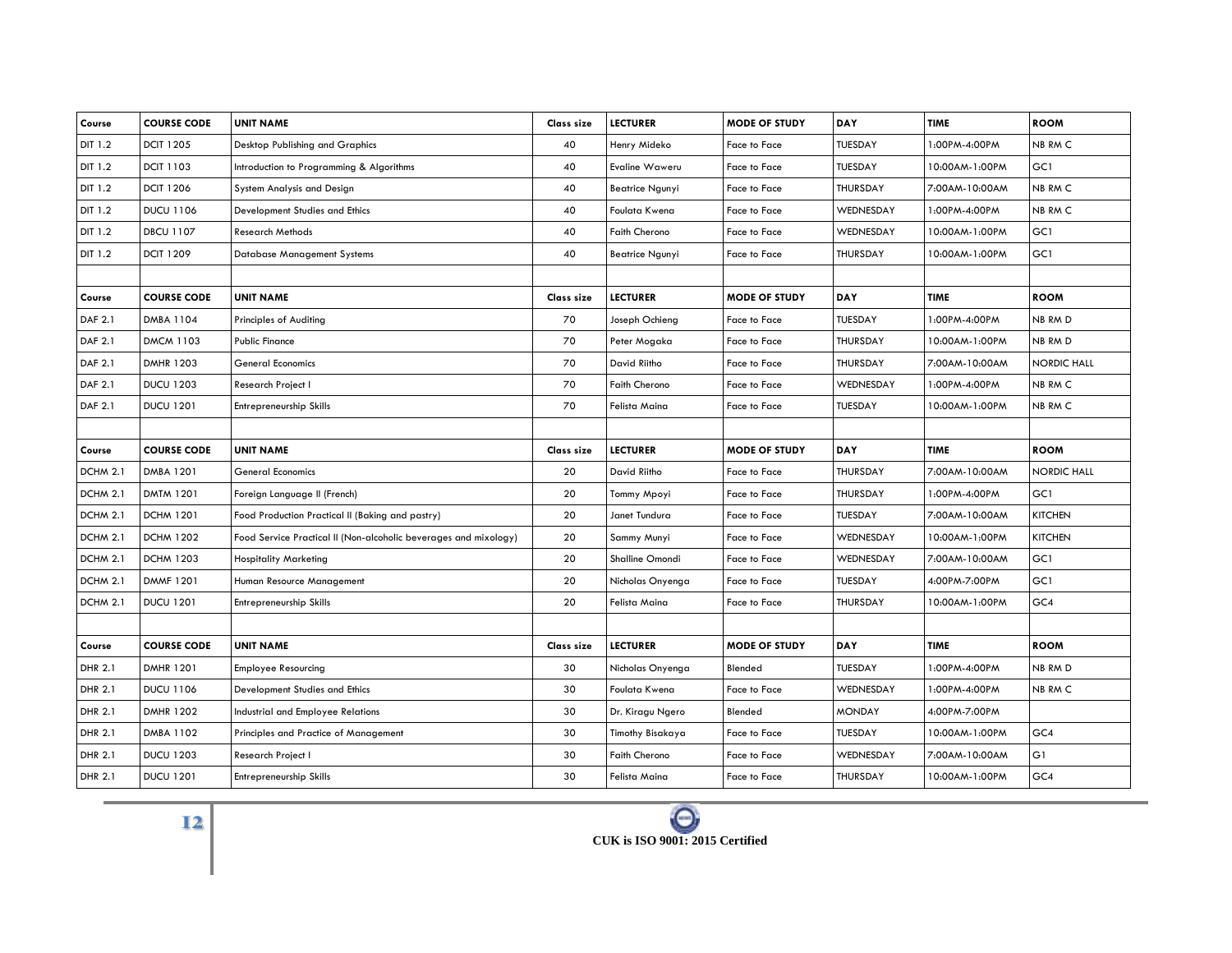| Course          | <b>COURSE CODE</b> | <b>UNIT NAME</b>                    | Class size | <b>LECTURER</b>         | <b>MODE OF STUDY</b> | DAY             | <b>TIME</b>    | <b>ROOM</b>        |
|-----------------|--------------------|-------------------------------------|------------|-------------------------|----------------------|-----------------|----------------|--------------------|
| <b>DIT 2.1</b>  | <b>DCIT 2220</b>   | Computer Support and Maintenance    | 68         | Henry Mideko            | Face to Face         | <b>FRIDAY</b>   | 7:00AM-10:00AM | <b>NORDIC HALL</b> |
| DIT 2.1         | <b>DCIT 2221</b>   | Management of Information Systems   | 68         | Peter Wairigu           | Face to Face         | <b>TUESDAY</b>  | 4:00PM-7:00PM  | NB RM C            |
| DIT 2.1         | <b>DCSC 2208</b>   | <b>Object Oriented Programming</b>  | 68         | <b>Emmanuel Malinai</b> | Face to Face         | <b>TUESDAY</b>  | 7:00AM-10:00AM | NB RM C            |
| DIT 2.1         | <b>DCIT 2115</b>   | Computer Systems Project Proposal   | 68         | <b>Beatrice Ngunyi</b>  | Face to Face         | <b>THURSDAY</b> | 1:00PM-4:00PM  | NB RM D            |
| <b>DIT 2.1</b>  | <b>DCIT 2113</b>   | <b>Networking Essentials</b>        | 68         | Evaline Waweru          | Face to Face         | <b>THURSDAY</b> | 10:00AM-1:00PM | NB RM C            |
| <b>DIT 2.1</b>  | <b>DCIT 2112</b>   | <b>Structured Programming</b>       | 68         | O'dambatafwa Maurice    | Face to Face         | <b>FRIDAY</b>   | 10:00AM-1:00PM | NB RM C            |
|                 |                    |                                     |            |                         |                      |                 |                |                    |
| Course          | <b>COURSE CODE</b> | <b>UNIT NAME</b>                    | Class size | <b>LECTURER</b>         | <b>MODE OF STUDY</b> | DAY             | <b>TIME</b>    | <b>ROOM</b>        |
| <b>DBIT 2.1</b> | <b>DCIT 2114</b>   | <b>Software Development</b>         | 21         | Henry Mideko            | Face to Face         | <b>FRIDAY</b>   | 10:00AM-1:00PM | GC4                |
| <b>DBIT 2.1</b> | <b>DCIT 2218</b>   | Data Structures & Algorithms        | 21         | O'dambatafwa Maurice    | <b>Face to Face</b>  | <b>THURSDAY</b> | 4:00PM-7:00PM  | G1                 |
| <b>DBIT 2.1</b> | <b>DCIT 1207</b>   | <b>Business Information Systems</b> | 21         | Evaline Waweru          | Blended              | <b>THURSDAY</b> | 1:00PM-4:00PM  |                    |
| <b>DBIT 2.1</b> | <b>DCIT 2115</b>   | Computer Systems Project Proposal   | 21         | <b>Emmanuel Malingi</b> | Face to Face         | <b>TUESDAY</b>  | 10:00AM-1:00PM | G1                 |
| <b>DBIT 2.1</b> | <b>DCIT 1206</b>   | System Analysis and Design          | 21         | <b>Beatrice Ngunyi</b>  | Face to Face         | <b>THURSDAY</b> | 7:00AM-10:00AM | NB RM C            |
| <b>DBIT 2.1</b> | <b>DCSC 2209</b>   | <b>Object Oriented Programming</b>  | 21         | <b>Emmanuel Malingi</b> | Face to Face         | <b>TUESDAY</b>  | 4:00PM-7:00PM  | G1                 |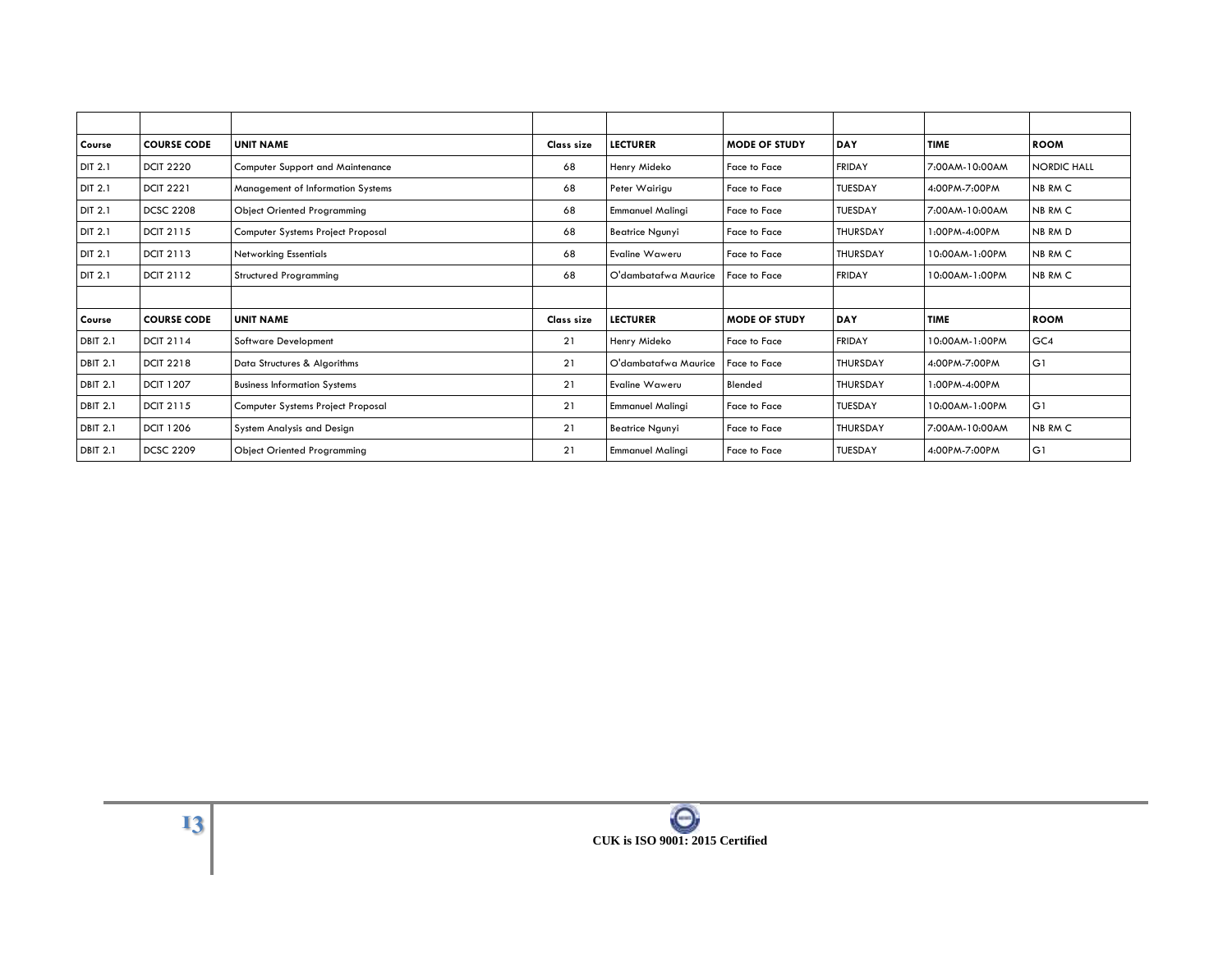| Course         | <b>UNIT CODE</b>     | Class<br>size | <b>UNIT NAME</b>                                       | <b>LECTURER</b>         | No. of hours<br>per week | <b>MODE OF STUDY</b> | <b>DAY</b>     | TIME                     | <b>ROOM</b>          |
|----------------|----------------------|---------------|--------------------------------------------------------|-------------------------|--------------------------|----------------------|----------------|--------------------------|----------------------|
| <b>DCM 1.1</b> | BUS/CU/COP/BC/01/6/A |               | <b>Communication Skills</b>                            | Molly Onyango           | 3                        | Face to Face         | <b>TUESDAY</b> | 1:00PM-4:00PM            | HALL 1               |
| <b>DCM 1.1</b> | BUS/CU/COP/BC/02/6/A |               | Numeracy Skills                                        | Collins Kipkorir        | 3                        | Face to Face         | <b>FRIDAY</b>  | 4:00PM-7:00PM            | <b>ACADEMIC HALL</b> |
| <b>DCM 1.1</b> | BUS/CU/COP/BC/02/6/A |               | Numeracy Skills                                        | Collins Kipkorir        | 1.5                      | Face to Face         | <b>FRIDAY</b>  | 2:30PM-4:00PM            | <b>ACADEMIC HALL</b> |
| <b>DCM 1.1</b> | BUS/CU/COP/BC/03/6/A |               | Digital Literacy I                                     | Maurice O'dambatafwa    | 3                        | Face to Face         | <b>FRIDAY</b>  | 7:00AM-10:00AM FF3       |                      |
| <b>DCM 1.1</b> | BUS/CU/COP/BC/03/6/A |               | Digital Literacy I                                     | Maurice O'dambatafwa    | 3                        | Face to Face         | <b>FRIDAY</b>  | 10:00AM-1:00PM FF3       |                      |
| <b>DCM 1.1</b> | BUS/CU/COP/BC/04/6/A |               | Human resource operations                              | Linda Mutuku            | 3                        | Face to Face         | <b>TUESDAY</b> | 10:00AM-1:00PM           | FF3                  |
| <b>DCM 1.1</b> | BUS/CU/COP/BC/04/6/A |               | Human resource operations                              | Linda Mutuku            | 3                        | Face to Face         | TUESDAY        | 4:00PM-7:00PM            | FF3                  |
| <b>DCM 1.1</b> | BUS/CU/COP/BC/04/6/A |               | Human resource operations                              | Linda Mutuku            | 3                        | Face to Face         | THURSDAY       | 10:00AM-1:00PM FF3       |                      |
| <b>DCM 1.1</b> | BUS/CU/COP/BC/05/6/A |               | <b>Financial operations I</b>                          | Alice Muthia            | 3                        | Face to Face         | THURSDAY       | 7:00AM-10:00AM FF3       |                      |
| <b>DCM 1.1</b> | BUS/CU/COP/BC/05/6/A |               | <b>Financial operations I</b>                          | Alice Muthia            | 3                        | Face to Face         | THURSDAY       | 1:00PM-4:00PM            | FF3                  |
| <b>DCM 1.1</b> | BUS/CU/COP/BC/06/6/A |               | Marketing of cooperative society products and services | Dormitilla Wangari      | 3                        | Face to Face         |                | WEDNESDAY 7:00AM-10:00AM | FF3                  |
| <b>DCM 1.1</b> | BUS/CU/COP/BC/06/6/A |               | Marketing of cooperative society products and services | Dormitilla Wangari      | 3                        | Face to Face         |                | WEDNESDAY 1:00PM-4:00PM  | FF3                  |
| <b>DCM 1.1</b> | BUS/CU/COP/BC/06/6/A |               | Marketing of cooperative society products and services | Dormitilla Wangari      | 3                        | Face to Face         | <b>TUESDAY</b> | 1:00PM-4:00PM            | FF3                  |
| <b>DCM 1.1</b> | BUS/CU/COP/BC/07/6/A |               | Operation systems management I                         | Emmanuel Malingi        | 3                        | Face to Face         | <b>MONDAY</b>  | 10:00AM-1:00PM FF3       |                      |
| <b>DCM 1.1</b> | BUS/CU/COP/BC/07/6/A |               | Operation systems management I                         | <b>Emmanuel Malingi</b> | 3                        | Face to Face         | TUESDAY        | 7:00AM-10:00AM FF3       |                      |
| Course         | <b>UNIT CODE</b>     | Class<br>size | <b>UNIT NAME</b>                                       | <b>LECTURER</b>         | No. of hours<br>per week | <b>MODE OF STUDY</b> | <b>DAY</b>     | TIME                     | <b>ROOM</b>          |
| <b>DCM 1.2</b> | BUS/CU/COP/BC/03/6/A |               | 37 Digital Literacy II                                 | Beatrice Ngunyi         | -1                       | Face to Face         | WEDNESDAY      | 1:00PM-4:00PM            | G <sub>2</sub>       |
| <b>DCM 1.2</b> | BUS/CU/COP/BC/05/6/A |               | 37 Entrepreneurial Skills                              | Grace Wambui            | 3                        | Face to Face         | <b>FRIDAY</b>  | 7:00AM-10:00AM HALL 3    |                      |
| <b>DCM 1.2</b> | BUS/CU/COP/BC/05/6/A |               | 37 Entrepreneurial Skills                              | Grace Wambui            | 3                        | Face to Face         | <b>FRIDAY</b>  | 10:00AM-1:00PM   HALL 3  |                      |
| <b>DCM 1.2</b> | BUS/CU/COP/BC/05/6/A |               | 37 Financial operations II                             | Alice Muthia            | 3                        | Face to Face         | THURSDAY       | 10:00AM-1:00PM G2        |                      |
| <b>DCM 1.2</b> | BUS/CU/COP/BC/05/6/A |               | 37 Financial operations II                             | Alice Muthia            | 1.5                      | Face to Face         | THURSDAY       | 4:00PM-5:30PM            | G <sub>2</sub>       |
| <b>DCM 1.2</b> | BUS/CU/COP/BC/07/6/A | 37 I          | Operation systems management II                        | <b>Emmanuel Malingi</b> | 3                        | Face to Face         | <b>MONDAY</b>  | 7:00AM-10:00AM G2        |                      |
| <b>DCM 1.2</b> | BUS/CU/COP/BC/07/6/A | 37            | Operation systems management II                        | <b>Emmanuel Malingi</b> | 3                        | Face to Face         | <b>MONDAY</b>  | 1:00PM-4:00PM            | G <sub>2</sub>       |
| <b>DCM 1.2</b> | BUS/CU/COP/CR/05/6/A | 37            | Cooperative society performance management I           | Joash Rono              | 3                        | Face to Face         | TUESDAY        | 7:00AM-10:00AM           | G <sub>2</sub>       |
| <b>DCM 1.2</b> | BUS/CU/COP/CR/05/6/A | 37            | Cooperative society performance management I           | Joash Rono              | 3                        | Face to Face         | TUESDAY        | 1:00PM-4:00PM            | G <sub>2</sub>       |
| <b>DCM 1.2</b> | BUS/CU/COP/CR/06/6/A |               | 37 Cooperative society public relations                | Geoffrey Gathii         | 3                        | Face to Face         | TUESDAY        | 10:00AM-1:00PM G2        |                      |

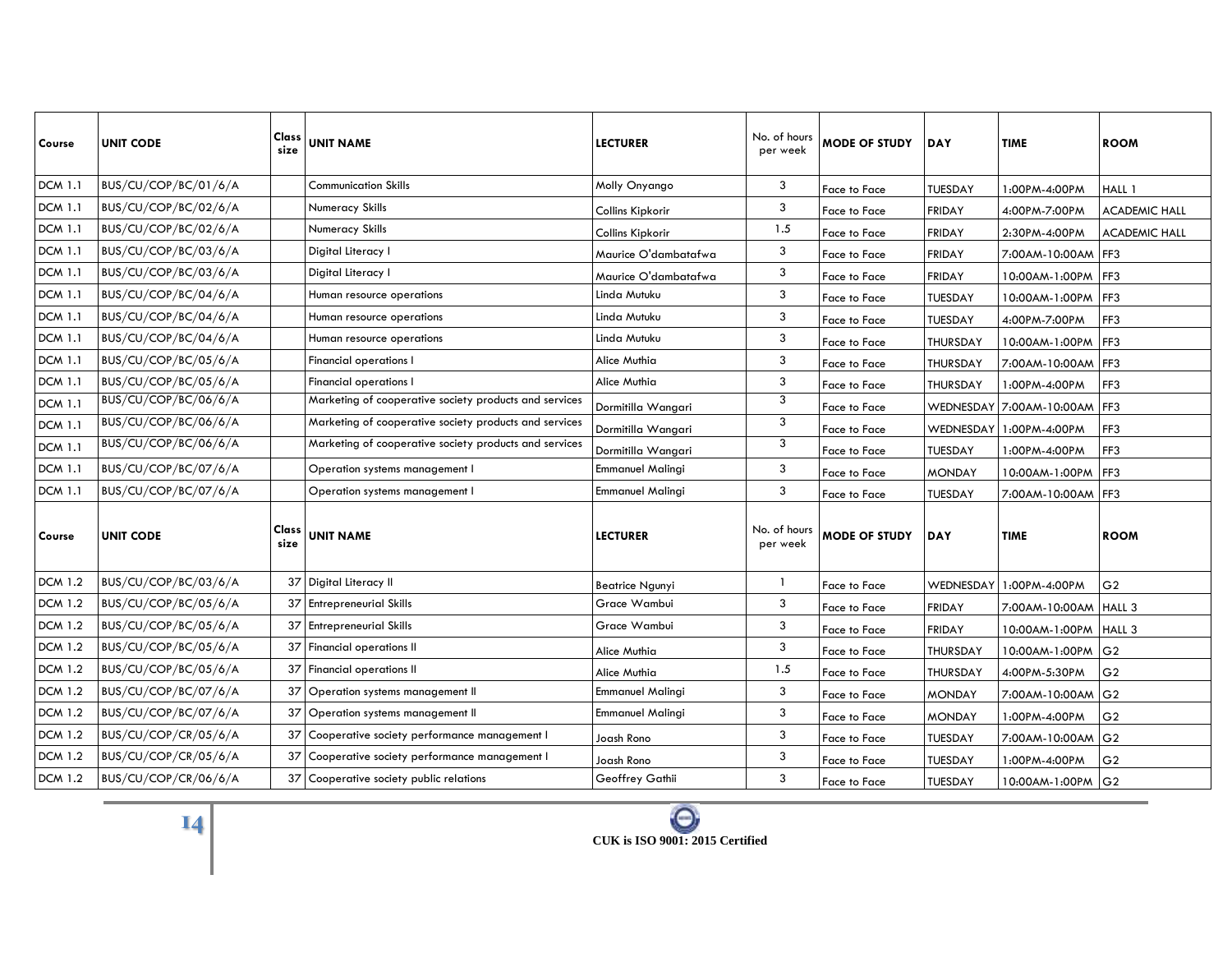| <b>DCM 1.2</b> | BUS/CU/COP/CR/06/6/A | 37            | Cooperative society public relations          | Geoffrey Gathii       | 3                        | Face to Face         |                | WEDNESDAY 10:00AM-1:00PM G2 |                 |
|----------------|----------------------|---------------|-----------------------------------------------|-----------------------|--------------------------|----------------------|----------------|-----------------------------|-----------------|
| <b>DCM 1.2</b> | BUS/CU/COP/CR/06/6/A | 37            | Cooperative society public relations          | Geoffrey Gathii       | 1.5                      | Face to Face         |                | WEDNESDAY 4:00PM-7:00PM     | G <sub>2</sub>  |
| <b>DCM 1.2</b> | BUS/CU/COP/CR/07/6/A | 37            | Cooperative society's strategic planning I    | Ken Okeyo             | 3                        | Face to Face         |                | WEDNESDAY 7:00AM-10:00AM    | G <sub>2</sub>  |
| <b>DCM 1.2</b> | BUS/CU/COP/CR/07/6/A | 37            | Cooperative society's strategic planning I    | Ken Okeyo             | 3                        | Face to Face         | <b>MONDAY</b>  | 4:00PM-7:00PM               | G <sub>2</sub>  |
| Course         | <b>UNIT CODE</b>     | Class<br>size | <b>UNIT NAME</b>                              | <b>LECTURER</b>       | No. of hours<br>per week | <b>MODE OF STUDY</b> | <b>DAY</b>     | <b>TIME</b>                 | <b>ROOM</b>     |
| <b>DCM 2.1</b> | BUS/CU/COP/BC/02/6/A |               | Occupational Safety and Health Practices      | Peter Ndivo           | 3                        | Face to Face         | <b>FRIDAY</b>  | 7:00AM-10:00AM NB RM A      |                 |
| <b>DCM 2.1</b> | BUS/CU/COP/BC/02/6/A |               | Occupational Safety and Health Practices      | Peter Ndivo           | 1.5                      | Face to Face         | <b>FRIDAY</b>  | 1:00PM-2:30PM               | NB RM A         |
| <b>DCM 2.1</b> | BUS/CU/COP/CR/05/6/A |               | Cooperative society performance management II | Joash Rono            | 3                        | Face to Face         | <b>TUESDAY</b> | 10:00AM-1:00PM              | HALL 1          |
| <b>DCM 2.1</b> | BUS/CU/COP/CR/05/6/A |               | Cooperative society performance management II | Joash Rono            | 1.5                      | Face to Face         | TUESDAY        | 4:00PM-5:30PM               | HALL 1          |
| <b>DCM 2.1</b> | BUS/CU/COP/CR/07/6/A |               | Cooperative society's strategic planning II   | Ken Okeyo             | 3                        | Face to Face         | <b>MONDAY</b>  | 1:00PM-4:00PM               | HALL 1          |
| <b>DCM 2.1</b> | BUS/CU/COP/CR/07/6/A |               | Cooperative society's strategic planning II   | Ken Okeyo             | 1.5                      | Face to Face         | WEDNESDAY      | 4:00PM-5:30PM               | HALL 1          |
| <b>DCM 2.1</b> | BUS/CU/COP/CR/08/6/A |               | Board secretarial services I                  | Zachariah Mburu       | 3                        | Face to Face         |                | WEDNESDAY 7:00AM-10:00AM    | HALL 1          |
| <b>DCM 2.1</b> | BUS/CU/COP/CR/08/6/A |               | Board secretarial services I                  | Zachariah Mburu       | 3                        | Face to Face         |                | WEDNESDAY 1:00PM-4:00PM     | HALL 1          |
| <b>DCM 2.1</b> | BUS/CU/COP/CR/10/6/A |               | Compliance with Acts and regulations I        | Samuel Mutua          | 3                        | Face to Face         | THURSDAY       | 7:00AM-10:00AM              | HALL 1          |
| <b>DCM 2.1</b> | BUS/CU/COP/CR/10/6/A |               | Compliance with Acts and regulations I        | Samuel Mutua          | 3                        | Face to Face         | THURSDAY       | 1:00PM-4:00PM               | HALL 1          |
|                |                      |               |                                               |                       |                          |                      |                |                             |                 |
| Course         | <b>UNIT CODE</b>     | Class<br>size | <b>UNIT NAME</b>                              | <b>LECTURER</b>       | No. of hours<br>per week | <b>MODE OF STUDY</b> | <b>DAY</b>     | <b>TIME</b>                 | <b>ROOM</b>     |
| <b>DPM 2.1</b> | BUS/OS/PM/CR/03/6/A  |               | Occupational Safety and Health Practices      | Peter Ndivo           | 3                        | Face to Face         | <b>FRIDAY</b>  | 7:00AM-10:00AM NB RM A      |                 |
| <b>DPM 2.1</b> | BUS/OS/PM/CR/03/6/A  |               | Occupational Safety and Health Practices      | Peter Ndivo           | 1.5                      | Face to Face         | <b>FRIDAY</b>  | 1:00PM-2:30PM               | NB RM A         |
| <b>DPM 2.1</b> | BUS/OS/PM/CR/05/6/A  | 4             | Project implementation II                     | Emmy Rotich           | 3                        | Face to Face         | THURSDAY       | 10:00AM-1:00PM              | GC <sub>2</sub> |
| <b>DPM 2.1</b> | BUS/OS/PM/CR/05/6/A  | 4             | Project implementation II                     | Emmy Rotich           | 3                        | Face to Face         | THURSDAY       | 4:00PM-7:00PM               | GC <sub>2</sub> |
| <b>DPM 2.1</b> | BUS/OS/PM/CR/03/6/A  |               | Project risk II                               | Petronillah M. Ngumbi | 3                        | Face to Face         | TUESDAY        | 7:00AM-10:00AM              | GC <sub>2</sub> |
| <b>DPM 2.1</b> | BUS/OS/PM/CR/03/6/A  |               | Project risk II                               | Petronillah M. Ngumbi | 3                        | Face to Face         | TUESDAY        | 1:00PM-2:30PM               | GC <sub>2</sub> |
| <b>DPM 2.1</b> | BUS/OS/PM/CR/04/6/A  |               | Project monitoring and evaluation II          | Emmy Rotich           | 3                        | Face to Face         |                | WEDNESDAY 7:00AM-10:00AM    | GC <sub>2</sub> |
| <b>DPM 2.1</b> | BUS/OS/PM/CR/04/6/A  |               | Project monitoring and evaluation II          | Emmy Rotich           | 3                        | Face to Face         |                | WEDNESDAY 1:00PM-4:00PM     | GC <sub>2</sub> |
| <b>DPM 2.1</b> | BUS/OS/PM/CR/07/6/A  | 4             | Project audit and review I                    | Petronillah M. Ngumbi | 1.5                      | Face to Face         | <b>FRIDAY</b>  | 3:00PM-4:30PM               | GC <sub>2</sub> |
| <b>DPM 2.1</b> | BUS/OS/PM/CR/07/6/A  |               | Project audit and review I                    | Petronillah M. Ngumbi | 3                        | Face to Face         | <b>FRIDAY</b>  | 10:00AM-1:00PM GC2          |                 |

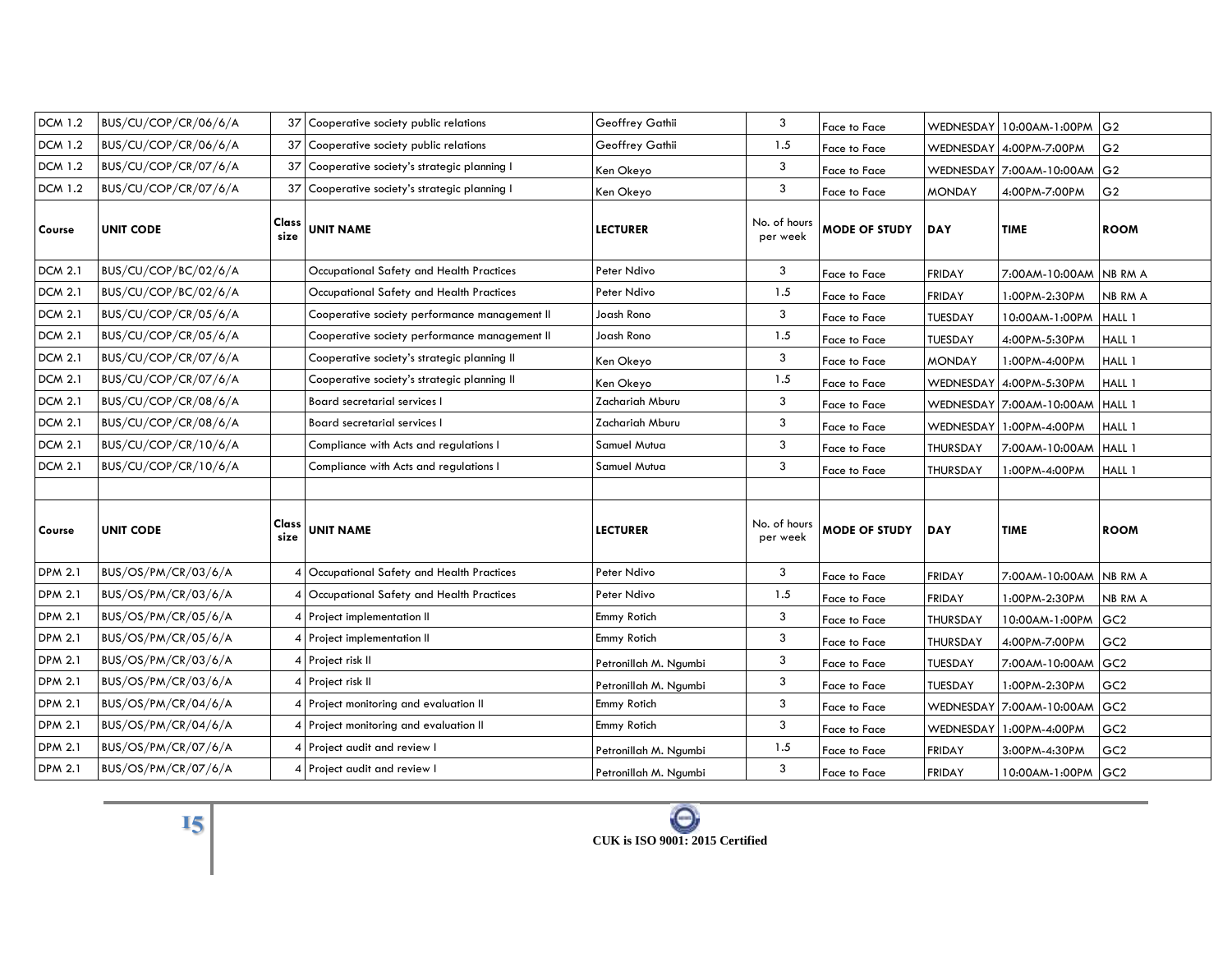| <b>DPM 2.1</b>  | BUS/OS/PM/CR/07/6/A          |                 | 4 Project audit and review I            | Petronillah M. Ngumbi   | 3                        | Face to Face         | TUESDAY          | 10:00AM-1:00PM           | GC <sub>2</sub>      |
|-----------------|------------------------------|-----------------|-----------------------------------------|-------------------------|--------------------------|----------------------|------------------|--------------------------|----------------------|
| <b>DPM 2.1</b>  | BUS/OS/PM/CR/08/6/A          |                 | Project environmental management I      | <b>Dr Dorcas Kalele</b> | 3                        | Face to Face         | THURSDAY         | 7:00AM-10:00AM GC2       |                      |
| <b>DPM 2.1</b>  | BUS/OS/PM/CR/08/6/A          |                 | 4 Project environmental management I    | Dr Dorcas Kalele        | 3                        | Face to Face         | <b>WEDNESDAY</b> | 10:00AM-1:00PM           | GC <sub>2</sub>      |
| <b>DPM 2.1</b>  | BUS/OS/PM/CR/08/6/A          | 4               | Project environmental management I      | Dr Dorcas Kalele        | 1.5                      | Face to Face         | THURSDAY         | 1:00PM-2:30PM            | GC <sub>2</sub>      |
|                 |                              |                 |                                         |                         |                          |                      |                  |                          |                      |
| Course          | <b>UNIT CODE</b>             | Class<br>size   | <b>UNIT NAME</b>                        | <b>LECTURER</b>         | No. of hours<br>per week | <b>MODE OF STUDY</b> | <b>DAY</b>       | <b>TIME</b>              | <b>ROOM</b>          |
| <b>DSCM 1.1</b> | BUS/CU/SC/BC/01/6/A          |                 | Communication Skills                    | Molly Onyango           | 3                        | Face to Face         | TUESDAY          | 1:00PM-4:00PM            | HALL 1               |
| <b>DSCM 1.1</b> | BUS/CU/SC/BC/02/6/A          |                 | Numeracy Skills                         | Collins Kipkorir        | 1.5                      | Face to Face         | <b>FRIDAY</b>    | 2:30PM-4:00PM            | <b>ACADEMIC HALL</b> |
| <b>DSCM 1.1</b> | BUS/CU/SC/BC/02/6/A          |                 | Numeracy Skills                         | Collins Kipkorir        | 3                        | Face to Face         | <b>FRIDAY</b>    | 4:00PM-7:00PM            | <b>ACADEMIC HALL</b> |
| <b>DSCM 1.1</b> | BUS/CU/SC/BC/03/6/A          |                 | Digital Literacy                        | Maurice O'dambatafwa    | 3                        | Face to Face         | <b>MONDAY</b>    | 7:00AM-10:00AM           | HALL <sub>2</sub>    |
| <b>DSCM 1.1</b> | BUS/CU/SC/BC/03/6/A          |                 | Digital Literacy                        | Maurice O'dambatafwa    | 3                        | Face to Face         | <b>MONDAY</b>    | 1:00PM-4:00PM            | HALL <sub>2</sub>    |
| <b>DSCM 1.1</b> | BUS/CU/SC/CR/01/6/A          |                 | Procurement of Goods and Services I     | Collins Birir           | 3                        | Face to Face         |                  | WEDNESDAY 7:00AM-10:00AM | HALL <sub>2</sub>    |
| <b>DSCM 1.1</b> | BUS/CU/SC/CR/01/6/A          |                 | Procurement of Goods and Services I     | Collins Birir           | 3                        | Face to Face         |                  | WEDNESDAY 1:00PM-4:00PM  | HALL <sub>2</sub>    |
| <b>DSCM 1.1</b> | BUS/CU/SC/CR/01/6/A          |                 | Procurement of Goods and Services I     | Collins Birir           | 3                        | Face to Face         | THURSDAY         | 7:00AM-10:00AM           | HALL <sub>2</sub>    |
| <b>DSCM 1.1</b> | BUS/CU/SC/CR/01/6/A          |                 | Procurement of Goods and Services I     | Collins Birir           | 3                        | Face to Face         | THURSDAY         | 4:00PM-7:00PM            | HALL <sub>2</sub>    |
| <b>DSCM 1.1</b> | BUS/CU/SC/CR/02/6/A          |                 | Warehousing of Procured Goods I         | Maurice Kioko           | 3                        | Face to Face         | <b>FRIDAY</b>    | 7:00AM-10:00AM HALL 2    |                      |
| <b>DSCM 1.1</b> | BUS/CU/SC/CR/02/6/A          |                 | Warehousing of Procured Goods I         | Maurice Kioko           | 3                        | Face to Face         | WEDNESDAY        | 10:00AM-1:00PM           | HALL <sub>2</sub>    |
| <b>DSCM 1.1</b> | BUS/CU/SC/CR/02/6/A          |                 | Warehousing of Procured Goods I         | Maurice Kioko           | 3                        | Face to Face         |                  | WEDNESDAY 4:00PM-7:00PM  | HALL <sub>2</sub>    |
| <b>DSCM 1.1</b> | BUS/CU/SC/CR/02/6/A          |                 | Warehousing of Procured Goods I         | Maurice Kioko           | 3                        | Face to Face         | THURSDAY         | 1:00PM-4:00PM            | HALL <sub>2</sub>    |
| <b>DSCM 1.1</b> | BUS/CU/SC/CR/03/6/A          |                 | Distribution of Stored Goods I          | Desmond Mwangi          | 1.5                      | Face to Face         | <b>MONDAY</b>    | 10:00AM-1:00PM           | HALL <sub>2</sub>    |
| <b>DSCM 1.1</b> | BUS/CU/SC/CR/03/6/A          |                 | Distribution of Stored Goods I          | Desmond Mwangi          | 3                        | Face to Face         | <b>MONDAY</b>    | 4:00PM-7:00PM            | HALL <sub>2</sub>    |
| <b>DSCM 1.1</b> | BUS/CU/SC/CR/03/6/A          |                 | Distribution of Stored Goods I          | Desmond Mwangi          | 3                        | Face to Face         | <b>TUESDAY</b>   | 4:00PM-7:00PM            | HALL <sub>2</sub>    |
| Course          | <b>UNIT CODE</b>             | Class<br>size   | <b>UNIT NAME</b>                        | <b>LECTURER</b>         | No. of hours<br>per week | <b>MODE OF STUDY</b> | <b>DAY</b>       | <b>TIME</b>              | <b>ROOM</b>          |
| <b>DSCM 1.2</b> | BUS/CU/SC/BC/03/6/A          |                 | 23 Digital Literacy (Continued)         | <b>Beatrice Ngunyi</b>  | 3                        | Face to Face         | WEDNESDAY        | 10:00AM-1:00PM           | GC <sub>3</sub>      |
| <b>DSCM 1.2</b> | BUS/CU/SC/BC/04/6/A          | 23 <sub>1</sub> | <b>Entrepreneurial Skills</b>           | Grace Wambui            | 3                        | Face to Face         | <b>FRIDAY</b>    | 7:00AM-10:00AM HALL 3    |                      |
|                 | DSCM 1.2 BUS/CU/SC/BC/04/6/A | 23 <sub>1</sub> | <b>Entrepreneurial Skills</b>           | Grace Wambui            | 3                        | Face to Face         | <b>FRIDAY</b>    | 10:00AM-1:00PM           | HALL 3               |
| <b>DSCM 1.2</b> | BUS/CU/SC/CR/01/6/A          | 23              | Procurement of Goods and Services II    | Collins Birir           | 1.5                      | Face to Face         | <b>MONDAY</b>    | 7:00AM-10:00AM           | GC <sub>3</sub>      |
|                 | DSCM 1.2 BUS/CU/SC/CR/01/6/A |                 | 23 Procurement of Goods and Services II | Collins Birir           | 3                        | Face to Face         | <b>MONDAY</b>    | 1:00PM-4:00PM            | GC <sub>3</sub>      |
|                 | DSCM 1.2 BUS/CU/SC/CR/01/6/A |                 | 23 Procurement of Goods and Services II | Collins Birir           | 3                        | Face to Face         | <b>TUESDAY</b>   | 10:00AM-1:00PM GC3       |                      |



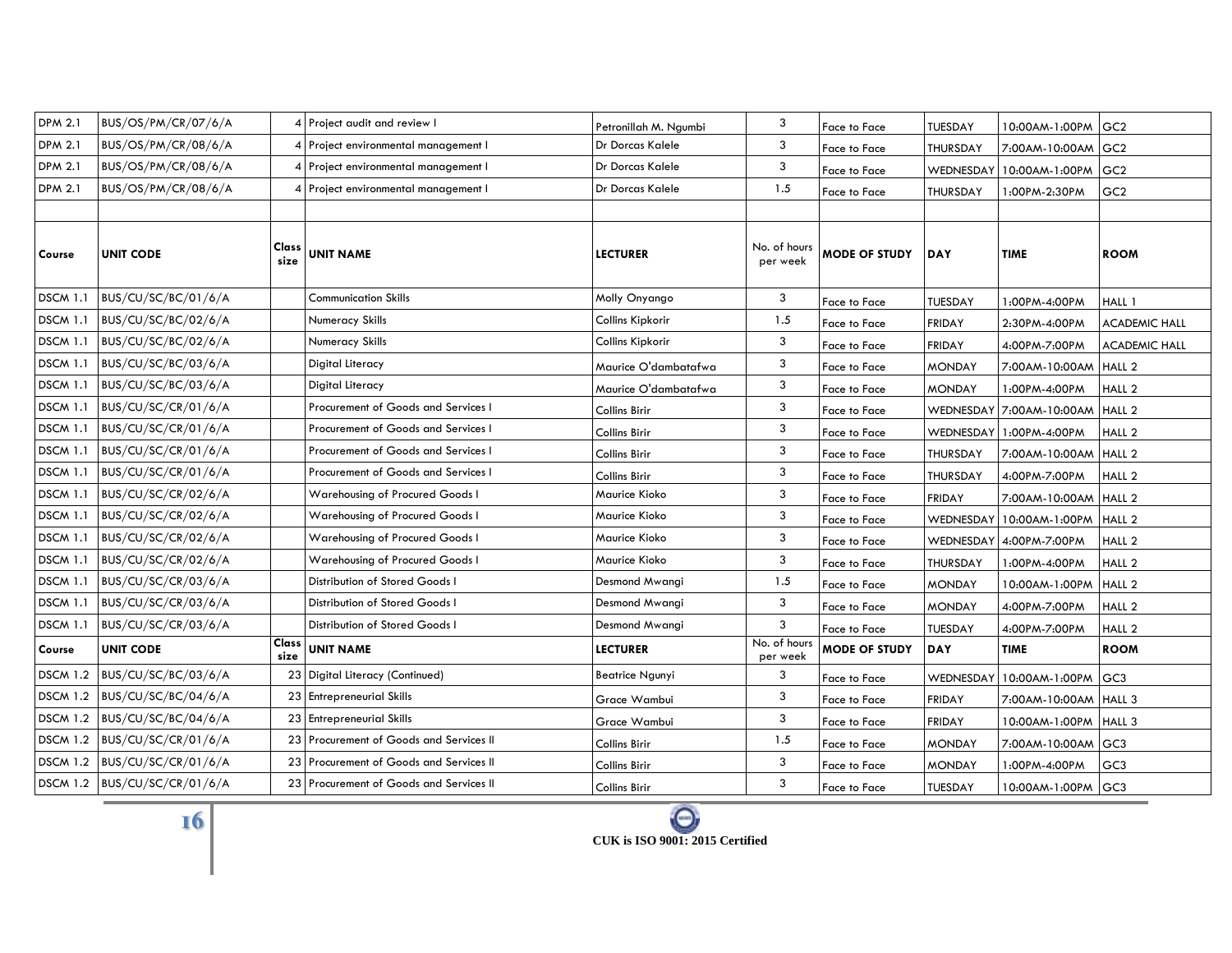|                 | DSCM 1.2 BUS/CU/SC/CR/01/6/A | 23              | Procurement of Goods and Services II     | Collins Birir        | 3                        | Face to Face         | TUESDAY        | 4:00PM-7:00PM                    | GC <sub>3</sub> |
|-----------------|------------------------------|-----------------|------------------------------------------|----------------------|--------------------------|----------------------|----------------|----------------------------------|-----------------|
|                 | DSCM 1.2 BUS/CU/SC/CR/02/6/A | 23              | Warehousing of Procured Goods II         | Maurice Kioko        | 3                        | Face to Face         | <b>MONDAY</b>  | 4:00PM-7:00PM                    | GC <sub>3</sub> |
|                 | DSCM 1.2 BUS/CU/SC/CR/02/6/A |                 | 23 Warehousing of Procured Goods II      | Maurice Kioko        | 3                        | Face to Face         | <b>FRIDAY</b>  | 4:00PM-7:00PM                    | GC <sub>3</sub> |
|                 | DSCM 1.2 BUS/CU/SC/CR/02/6/A | 23              | Warehousing of Procured Goods II         | Maurice Kioko        | 3                        | Face to Face         | <b>MONDAY</b>  | 10:00AM-1:00PM                   | GC <sub>3</sub> |
|                 | DSCM 1.2 BUS/CU/SC/CR/03/6/A | 23              | Distribution of Stored Goods I           | Desmond Mwangi       | 3                        | Face to Face         | <b>TUESDAY</b> | 7:00AM-10:00AM                   | GC <sub>3</sub> |
|                 | DSCM 1.2 BUS/CU/SC/CR/03/6/A | 23 <sub>1</sub> | Distribution of Stored Goods I           | Desmond Mwangi       | 3                        | Face to Face         | THURSDAY       | 4:00PM-7:00PM                    | GC <sub>3</sub> |
|                 | DSCM 1.2 BUS/CU/SC/CR/03/6/A | 23              | Distribution of Stored Goods I           | Desmond Mwangi       | 3                        | Face to Face         | <b>TUESDAY</b> | 1:00PM-4:00PM                    | GC <sub>3</sub> |
|                 | DSCM 1.2 BUS/CU/SC/CR/04/6/A | 23              | Supply Chain Operations Management I     | Vanessa Dacha        | 3                        | Face to Face         | THURSDAY       | 10:00AM-1:00PM                   | GC <sub>3</sub> |
|                 | DSCM 1.2 BUS/CU/SC/CR/04/6/A | 23              | Supply Chain Operations Management I     | Vanessa Dacha        | 3                        | Face to Face         |                | WEDNESDAY 7:00AM-10:00AM         | GC <sub>3</sub> |
|                 | DSCM 1.2 BUS/CU/SC/CR/04/6/A | 23              | Supply Chain Operations Management I     | Vanessa Dacha        | 3                        | Face to Face         | <b>FRIDAY</b>  | 1:00PM-4:00PM                    | GC <sub>3</sub> |
|                 | DSCM 1.2 BUS/CU/SC/CR/04/6/A | 23              | Supply Chain Operations Management I     | Vanessa Dacha        | 3                        | Face to Face         | WEDNESDAY      | 1:00PM-4:00PM                    | GC <sub>3</sub> |
| Course          | UNIT CODE                    | Class<br>size   | <b>UNIT NAME</b>                         | <b>LECTURER</b>      | No. of hours<br>per week | MODE OF STUDY        | <b>DAY</b>     | <b>TIME</b>                      | <b>ROOM</b>     |
| <b>DSCM 2.1</b> | BUS/CU/SC/BC/07/6/A          | 80              | Occupational Safety and Health Practices | Peter Ndivo          | 3                        | Face to Face         | <b>FRIDAY</b>  | 7:00AM-10:00AM NB RM A           |                 |
| <b>DSCM 2.1</b> | BUS/CU/SC/BC/07/6/A          | 80              | Occupational Safety and Health Practices | Peter Ndivo          | 1.5                      | Face to Face         | <b>FRIDAY</b>  | 1:00PM-2:30PM                    | NB RM A         |
| <b>DSCM 2.1</b> | $ $ BUS/CU/SC/CR/03/6/A      |                 | 80 Distribution of Stored Goods II       | Desmond Mwangi       | 3                        | Face to Face         | <b>FRIDAY</b>  | 10:00AM-1:00PM NB RM E           |                 |
| <b>DSCM 2.1</b> | BUS/CU/SC/CR/03/6/A          | 80              | Distribution of Stored Goods II          | Desmond Mwangi       | 3                        | Face to Face         | TUESDAY        | 10:00AM-1:00PM NB RM E           |                 |
| <b>DSCM 2.1</b> | BUS/CU/SC/CR/03/6/A          | 80              | <b>Distribution of Stored Goods II</b>   | Desmond Mwangi       | 3                        | Face to Face         | <b>FRIDAY</b>  | 4:00PM-7:00PM                    | NB RM E         |
| <b>DSCM 2.1</b> | BUS/CU/SC/CR/04/6/A          | 80              | Supply Chain Operations Management II    | Vanessa Dacha        | 3                        | Face to Face         |                | WEDNESDAY 7:00AM-10:00AM NB RM E |                 |
| <b>DSCM 2.1</b> | BUS/CU/SC/CR/04/6/A          | 80              | Supply Chain Operations Management II    | Vanessa Dacha        | 3                        | Face to Face         |                | WEDNESDAY 4:00PM-7:00PM          | <b>NB RM E</b>  |
| <b>DSCM 2.1</b> | BUS/CU/SC/CR/04/6/A          | 80              | Supply Chain Operations Management II    | Vanessa Dacha        | 3                        | Face to Face         | THURSDAY       | 7:00AM-10:00AM NB RM E           |                 |
| <b>DSCM 2.1</b> | BUS/CU/SC/CR/04/6/A          | 80              | Supply Chain Operations Management II    | Vanessa Dacha        | 3                        | Face to Face         | THURSDAY       | 1:00PM-4:00PM                    | NB RM E         |
| <b>DSCM 2.1</b> | BUS/CU/SC/CR/05/6/A          | 80              | Procurement Contracts Management I       | Collins Birir        | 3                        | Face to Face         | TUESDAY        | 7:00AM-10:00AM NB RM E           |                 |
| <b>DSCM 2.1</b> | BUS/CU/SC/CR/05/6/A          |                 | 80 Procurement Contracts Management I    | Collins Birir        | 3                        | Face to Face         | <b>TUESDAY</b> | 1:00PM-4:00PM                    | NB RM E         |
| <b>DSCM 2.1</b> | BUS/CU/SC/CR/06/6/A          | 80              | Organizations' Assets Disposal I         | John Gachenga        | 3                        | Face to Face         | <b>MONDAY</b>  | 7:00AM-10:00AM                   | NB RM E         |
| <b>DSCM 2.1</b> | BUS/CU/SC/CR/06/6/A          | 80              | Organizations' Assets Disposal I         | John Gachenga        | 3                        | Face to Face         | <b>MONDAY</b>  | 1:00PM-4:00PM                    | NB RM E         |
| Course          | <b>UNIT CODE</b>             | Class<br>size   | <b>UNIT NAME</b>                         | <b>LECTURER</b>      | No. of hours<br>per week | <b>MODE OF STUDY</b> | <b>DAY</b>     | <b>TIME</b>                      | <b>ROOM</b>     |
| <b>DBM 1.2</b>  | BUS/BM/BC/03/6               |                 | 27 Digital Literacy - Continued          | Maurice O'dambatafwa | 3                        | Face to Face         | <b>MONDAY</b>  | 10:00AM-1:00PM G4                |                 |

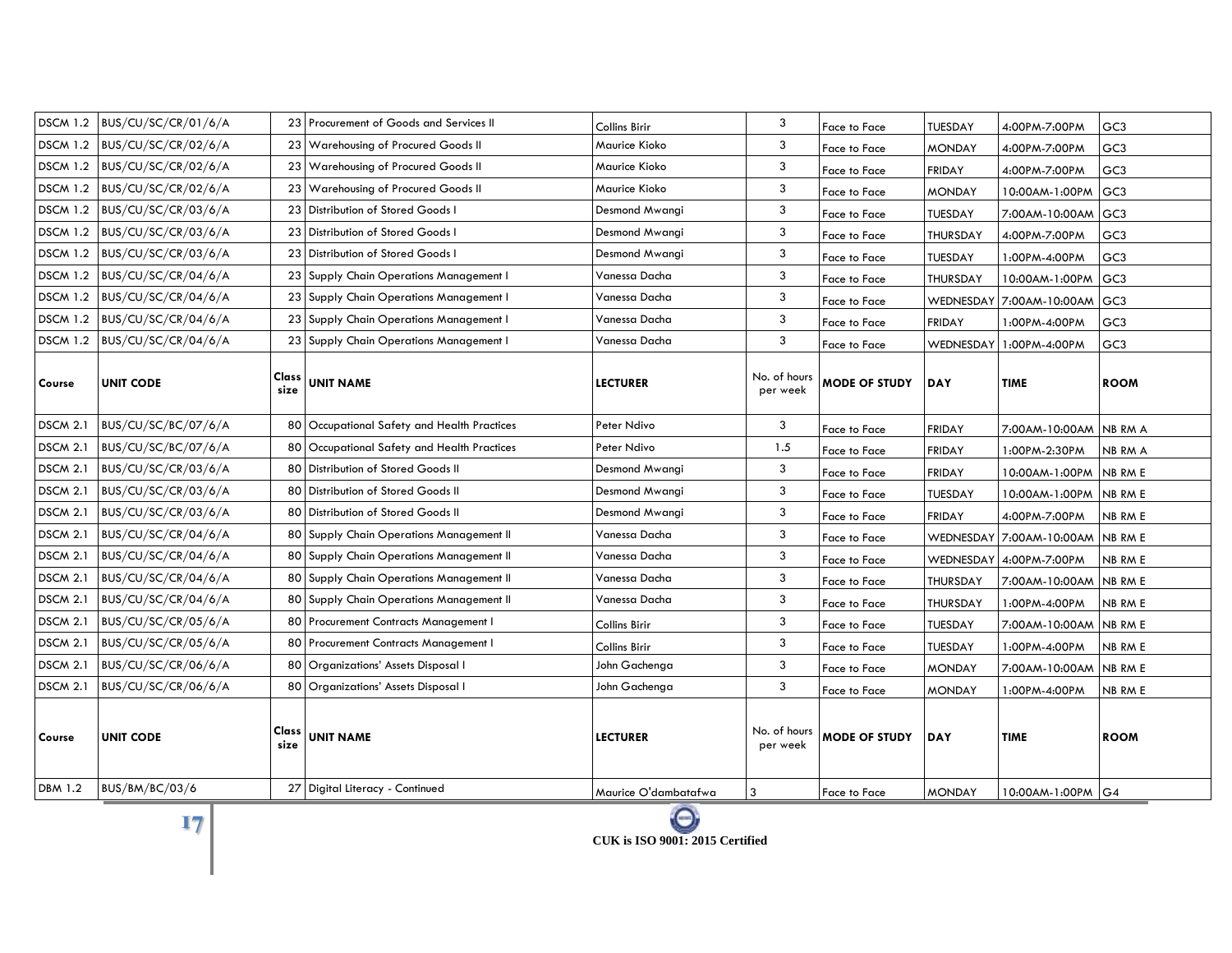| <b>DBM 1.2</b> | BUS/BM/BC/04/6        | 27            | <b>Entrepreneurial Skills</b>               | Grace Wambui         | $\mathbf{3}$             | Face to Face         | <b>FRIDAY</b>     | 7:00AM-10:00AM HALL 3       |                |
|----------------|-----------------------|---------------|---------------------------------------------|----------------------|--------------------------|----------------------|-------------------|-----------------------------|----------------|
| <b>DBM 1.2</b> | BUS/BM/BC/04/6        | 27            | <b>Entrepreneurial Skills</b>               | Grace Wambui         | 3                        | Face to Face         | <b>FRIDAY</b>     | 10:00AM-1:00PM HALL 3       |                |
| <b>DBM 1.2</b> | <b>BUS/BM/CR/01/6</b> | 27            | <b>Business Strategies II</b>               | Dr. Lawrence Odollo  | $\mathbf{3}$             | Face to Face         |                   | WEDNESDAY 7:00AM-10:00AM G4 |                |
| <b>DBM 1.2</b> | BUS/BM/CR/01/6        | 27            | <b>Business Strategies II</b>               | Dr. Lawrence Odollo  | 1.5                      | Face to Face         | WEDNESDAY 11:30AM | 10:00AM-                    | G4             |
| <b>DBM 1.2</b> | BUS/BM/CR/02/6        | 27            | Human Resources II                          | Dr. Ngero Kiragu     | 3                        | Face to Face         | THURSDAY          | 4:00PM-7:00PM               | G <sub>4</sub> |
| <b>DBM 1.2</b> | <b>BUS/BM/CR/02/6</b> | 27            | Human Resources II                          | Dr. Ngero Kiragu     | 3                        | Face to Face         | TUESDAY           | 4:00PM-7:00PM               | G <sub>4</sub> |
| <b>DBM 1.2</b> | BUS/BM/CR/02/6        | 27            | Human Resources II                          | Dr. Ngero Kiragu     | 3                        | Face to Face         | TUESDAY           | 1:00PM-4:00PM               | G4             |
| <b>DBM 1.2</b> | BUS/BM/CR/03/6        |               | 27 Customer Experience II                   | Phyllis Muturi       | 3                        | Face to Face         | <b>FRIDAY</b>     | 4:00PM-7:00PM               | G <sub>4</sub> |
| <b>DBM 1.2</b> | <b>BUS/BM/CR/03/6</b> | 27            | Customer Experience II                      | Phyllis Muturi       | 3                        | Face to Face         | THURSDAY          | 7:00AM-10:00AM G4           |                |
| <b>DBM 1.2</b> | BUS/BM/CR/03/6        | 27            | Customer Experience II                      | Phyllis Muturi       | 3                        | Face to Face         | <b>FRIDAY</b>     | 1:00PM-4:00PM               | G <sub>4</sub> |
| <b>DBM 1.2</b> | BUS/BM/BC/06/6        | 27            | <b>Environmental Literacy</b>               | Dr Dorcas Kalele     | $\overline{3}$           | Face to Face         | THURSDAY          | 10:00AM-1:00PM              | G4             |
| <b>DBM 1.2</b> | BUS/BM/CR/04/6        | 27            | Corporate Image I                           | Lyn Chief            | 3                        | Face to Face         | WEDNESDAY         | 1:00PM-4:00PM               | G <sub>4</sub> |
| <b>DBM 1.2</b> | <b>BUS/BM/CR/04/6</b> | 27            | Corporate Image I                           | Lyn Chief            | 3                        | Face to Face         | <b>MONDAY</b>     | 7:00AM-10:00AM G4           |                |
| <b>DBM 1.2</b> | BUS/BM/CR/04/6        | 27            | Corporate Image I                           | Lyn Chief            | 3                        | Face to Face         | MONDAY            | 1:00PM-4:00PM               | G <sub>4</sub> |
|                |                       |               |                                             |                      |                          |                      |                   |                             |                |
|                |                       |               |                                             |                      |                          |                      |                   |                             |                |
| Course         | <b>UNIT CODE</b>      | Class<br>size | <b>UNIT NAME</b>                            | <b>LECTURER</b>      | No. of hours<br>per week | <b>MODE OF STUDY</b> | <b>DAY</b>        | <b>TIME</b>                 | <b>ROOM</b>    |
| <b>CBM 1.2</b> | BUS/BM/BC/04/5        | 37            | <b>Entrepreneurial Skills</b>               | Grace Wambui         | 3                        | Face to Face         | <b>FRIDAY</b>     | 1:00PM-4:00PM               | G7             |
| <b>CBM 1.2</b> | BUS/BM/BC/05/5        | 37            | <b>Employability Skills</b>                 | Peter Ndivo          | 3                        | Face to Face         | MONDAY            | 7:00AM-10:00AM G7           |                |
| <b>CBM 1.2</b> | BUS/BM/BC/06/5        | 37            | <b>Environmental Literacy</b>               | Dr Dorcas Kalele     | 3                        | Face to Face         |                   | WEDNESDAY 7:00AM-10:00AM G7 |                |
| <b>CBM 1.2</b> | BUS/BM/BC/07/5        | 37            | Occupational Safety and Health Practices    | Tommy Mpoyi          | 3                        | Face to Face         | THURSDAY          | 10:00AM-1:00PM G7           |                |
| <b>CBM 1.2</b> | BUS/BM/CC/01/5        | 37            | <b>Business Research and Development</b>    | Vincent Balongo      | 3                        | Face to Face         | WEDNESDAY         | 10:00AM-1:00PM              | IG7            |
| <b>CBM 1.2</b> | <b>BUS/BM/CC/01/5</b> | 37            | <b>Business Research and Development</b>    | Vincent Balongo      | 3                        | Face to Face         | TUESDAY           | 10:00AM-1:00PM              | G7             |
| <b>CBM 1.2</b> | BUS/BM/CC/01/5        | 37            | <b>Business Research and Development</b>    | Vincent Balongo      | 3                        | Face to Face         |                   | WEDNESDAY 4:00PM-7:00PM     | G7             |
| <b>CBM 1.2</b> | BUS/BM/CR/05/5        | 37            | <b>Business Risks</b>                       | Dr. Zainabu Ramadhan | 3                        | Face to Face         | <b>FRIDAY</b>     | 7:00AM-10:00AM G7           |                |
| <b>CBM 1.2</b> | <b>BUS/BM/CR/05/5</b> | 37            | <b>Business Risks</b>                       | Dr. Zainabu Ramadhan | 3                        | Face to Face         | <b>FRIDAY</b>     | 10:00AM-1:00PM G7           |                |
| <b>CBM 1.2</b> | BUS/BM/CR/05/5        | 37            | <b>Business Risks</b>                       | Dr. Zainabu Ramadhan | 3                        | Face to Face         |                   | WEDNESDAY 1:00PM-4:00PM     | G7             |
| <b>CBM 1.2</b> | <b>BUS/BM/CR/06/5</b> | 37            | Information Communications Technology (ICT) | Evaline Waweru       | $\mathbf{3}$             | Face to Face         | THURSDAY          | 7:00AM-10:00AM G7           |                |
| <b>CBM 1.2</b> | <b>BUS/BM/CR/06/5</b> | 37            | Information Communications Technology (ICT) | Evaline Waweru       | 3                        | Face to Face         | TUESDAY           | 7:00AM-10:00AM G7           |                |